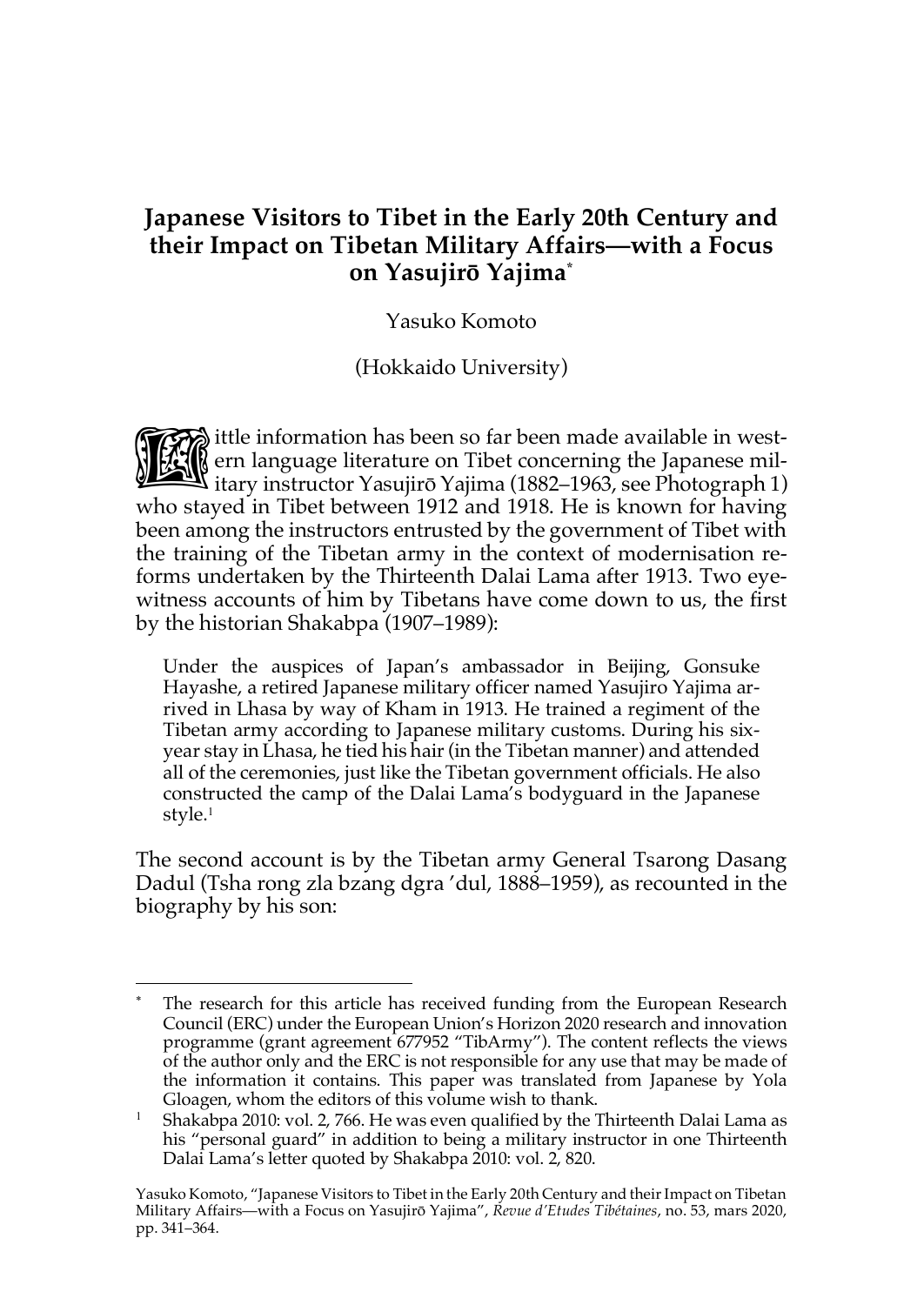Around this time [1916], the Tibetan Government approached a Japanese ex-officer, Yasujiro Yajima, who happened to be in Lhasa, and asked him to train the newly recruited men in modern methods of warfare. Yajima agreed to do this and also helped to design the barracks at Norbu Lingka in the Japanese style, and he was given the responsibility of training a group of men in Japanese military methods. Another section was trained in the Russian system by Tenpai Gyaltsen, a Mongolian soldier, and a third in the British system of musketry. After his military instruction was no longer needed, Yajima stayed on for another five years before returning to Japan. His job was then to train the troops in physical drills and to give them swimming lessons. I was told by my father that Yajima was a peculiar man; he wished to be like the Tibetan officers and wanted to wear a headdress like theirs, with red ribbons in the knot. He was told that this red ribbon was an entitlement for the Tibetan officers only and therefore asked Father whether there would be an objection to his putting in a yellow ribbon instead of the red, and my father said this would be acceptable. Thereafter, he kept his hair long and began to tie it in a knot with a yellow ribbon.<sup>2</sup>

Other secondary English-language literature has also focused on Yajima.<sup>3</sup> However, none of these sources were able to make use of Yajima's own personal archive, nor to put Yajima's experience in Tibet sufficiently in context with his prior experience as a military officer in Japan.

Thus, in continuation with the present author's previous work on Japanese travellers to Tibet in the same period, $4$  this paper is an attempt to shed additional light on the achievements of Yajima in Tibet based on Japanese language materials, i.e. by using Japanese military archival sources, Japanese language secondary literature, along with Yajima's own personal writings, documents and photographs that remain in the possession of his family.

<sup>2</sup> Tsarong 2000: 49.

<sup>3</sup> Hyer 1972, 1982 and Yamaguchi 1987 are among the earliest general treatments of Japanese travellers to Tibet such as Yajima Yasujirō. Both of these authors had personal relationships with Tōkan Tada, who was himself one of the early travellers. Through Tada, Paul Hyer gained access to various material sources and information on these figures (Komoto 2013: 121). Yamaguchi Zuihō was Tada's student at the University of Tokyo and went one to become one of his closest research colleagues. Hyer and Yamaguchi made the most of the materials and information gained from Tada in their pioneering studies in this field. Another pioneering author was Kanai Akira who conducted research on Yajima's career in articles such as "Yajima Yasujirō no sokuseki [The life of Yajima Yasujirō]" in *My Diary in Tibet* (Kanai 1983: 95–138) and "Yajima Yasujirō ryaku nenpu [A Brief Chronological Record of Yajima Yasujirō's Career]" (*ibid*.). His research partly, but precisely, used the materials in possession of the Yajima family. Further work was done by Berry 1990 and Qin 2005 based on these previous researches and published materials.

<sup>&</sup>lt;sup>4</sup> See the final bibliography for selected references.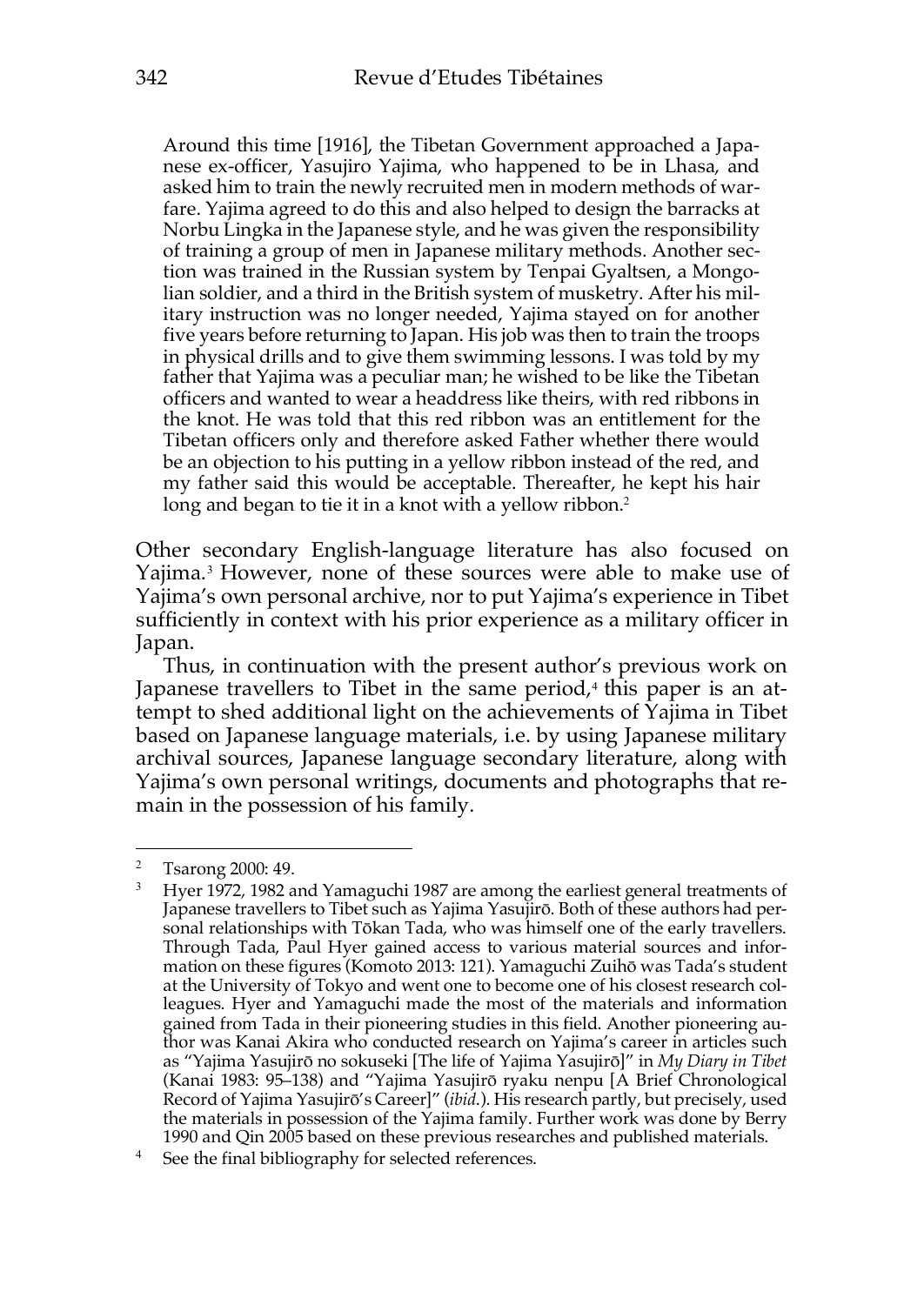

*Photograph 1. Yajima in Lhasa (date unknown, but most likely taken in Lhasa in 1917; source: Ms. Nakako Yajima private archives).*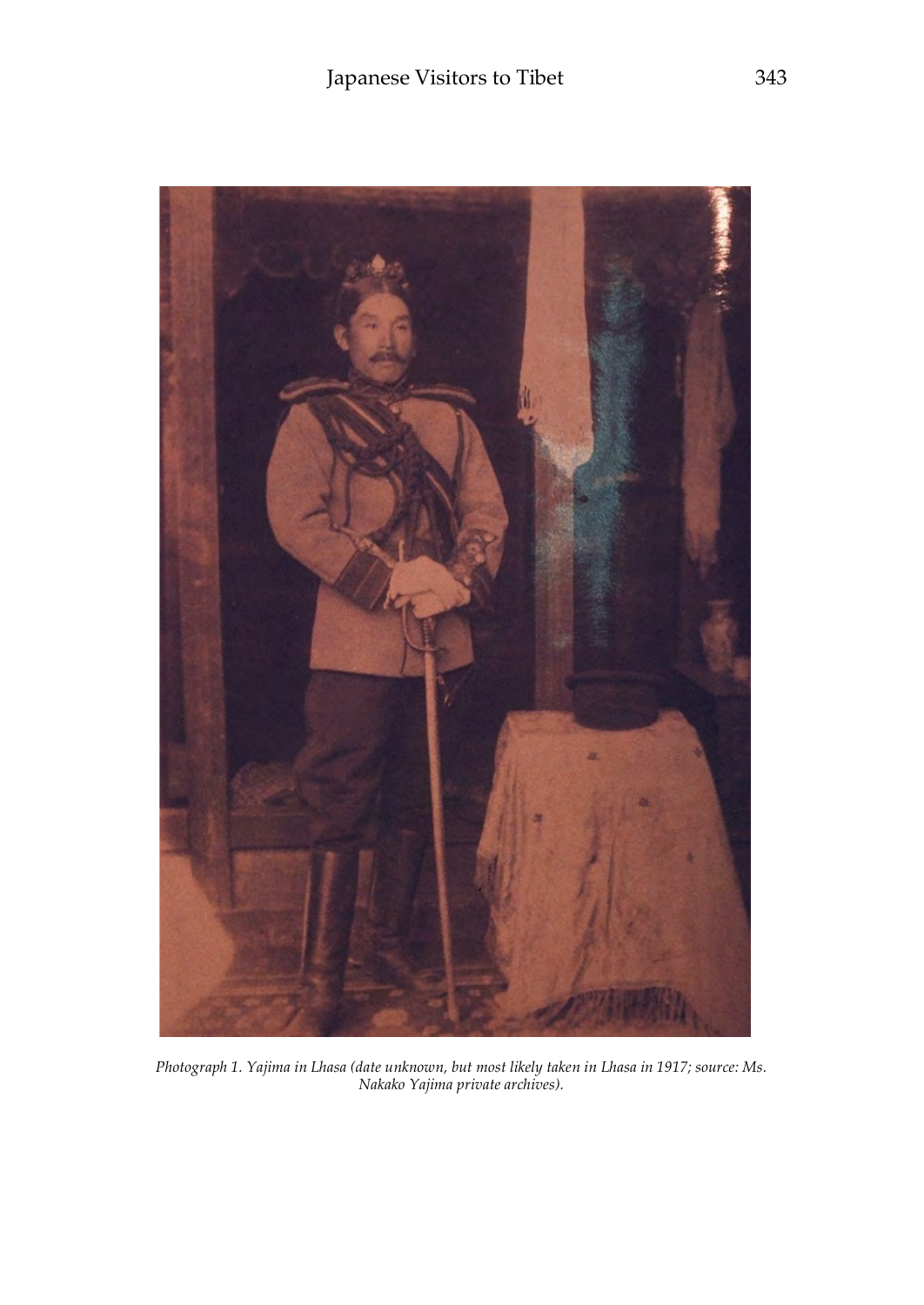By reconstructing Yajima's experience as accurately as possible, and in particular by gathering whatever information is available in those Japanese sources on his design of the Tibetan military barracks in Lhasa, this study will contribute to a better understanding of one particular aspect of Tibet's military history in the early 20th century.

As only a small amount of records related to his stay in Tibet have been passed down, and in order to understand more precisely the extent of his military expertise and possible influence on the Tibetan army, this paper will also include a study of Yajima's prior experience and training in the Japanese army (1902–1907).

#### *1. "Visitors to Tibet" (*nyūzōsha*) and Yasujirō Yajima*

When looking at the period from the end of the 19th century to the middle of the 20th century, the relationship between Japan and Tibet, from the Japanese side, $5$  can be considered to have been determined by two factors.<sup>6</sup> One is the study of Tibetan Buddhism and the introduction of related Buddhist scriptures to Japan, and the other relates to the military and political interests of Japan towards Tibet, within the dynamic of the former's continental expansion. In the early 20th century, Tibet-related topics were not widely popular among the Japanese. Nevertheless, during the period, ten individuals in particular are known for their success in establishing direct contact with Tibet. These individuals were known by the Sino-Japanese expression "*nyūzōsha*" (入蔵者), which literally means "a person who enters Tibet".

Among these *nyūzōsha*, five were monks, namely Yutaka Nōmi 能 海寛 (1868–?) who was one of the first Japanese to reach Patang in Tibet; Ekai Kawaguchi 河口慧海 (1866–1945), the first author to travel to Tibet in 1900–1902, and again in 1913–1915;7 Enga Teramoto 寺本婉雅 (1872–1940), $^8$  who reached Patang with Nōmi, and was the first to organise a conversation at Wutai Shan between the Thirteenth Dalai Lama and Son'yu Ōtani, sent by his brother Kōzui Ōtani 大谷光瑞, abbot of Nishi Honganji temple 西本願寺 of the Jōdo Shinshū, the largest

<sup>5</sup> In the late 19th century and early 20thcentury, Japan was competing over Tibet in the international arena while Britain, China and Russia played out their "Great Game" (Kobayashi 2018: 1). The later study has also made clearer the interest taken by the Tibetan government itself in Japan (*ibid*.).

<sup>6</sup> For a study of the image of Tibet in Japan see Komoto 2009a and 2009b, 2010. On the relations between Tibet and Japan in the late 19th and early 20th century, see Hyer 1972 and Kobayashi 2019.

<sup>7</sup> See Kawaguchi 1909.

<sup>8</sup> See Komoto 2012b.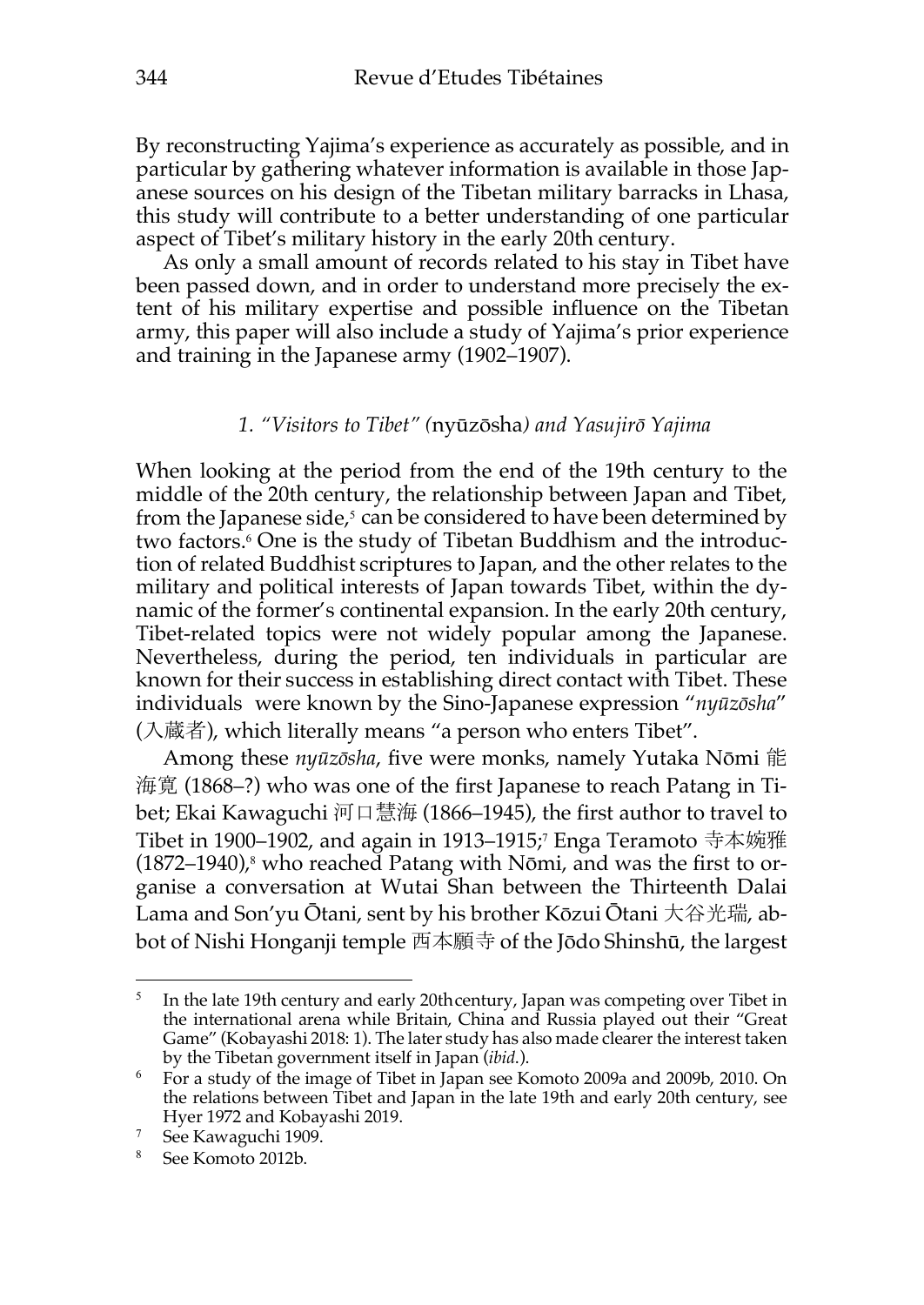branch of Japanese Buddhism.<sup>9</sup> Then there was Bunkyō Aoki 青木文教  $(1886-1956)^{10}$  who was also dispatched to Lhasa by Kōzui Ōtani and stayed there three years, and after his return to Japan worked for the Ministry of Foreign Affairs and the Japanese army. And finally, Tōkan Tada 多田等観 (1890–1967),<sup>11</sup> who after studying at Sera Monastery for ten years, brought the great Tibetan Buddhist scriptures to Japan.

Next, those classified as later visitors are Yasuteru Narita 成田安輝 (1864–1915), who was dispatched by the Ministry of Foreign affairs in 1901; then Jinzō Nomoto 野元甚蔵 (1917–2014), Hisao Kimura 木村肥 佐生 (1922–1989) and Kazumi Nishikawa 西川一三 (1918–2008), all of whom entered Tibet as agents of the Japanese secret military agency.

To this day, material such as personal belongings, documents, and biographies have only been investigated and organised for four of these individuals, namely Ekai Kawaguchi, Yutaka Nōmi, Tōkan Tada and Bunkyō Aoki.<sup>12</sup>

The tenth figure, Yasujirō Yajima, on whom this paper focuses, was not affiliated to either of these aforementioned groups. And his personal belongings, documents and biography have not yet been sufficiently sorted and examined. Indeed, among the ten individuals mentioned, Yajima, along with Yasuteru Narita, is the person about whom the greatest amount of information remains unclear.

In 1909, Yajima planned a trip around the world and left Japan.<sup>13</sup> Having only extremely limited means, he himself described the enterprise as a "penniless journey". <sup>14</sup> In his plan, Tibet was initially intended to be no more than a stopover on the journey. In March 1911, he succeeded in reaching Lhasa for the first time from China. He then went back to Japan for a while, before visiting Lhasa again in 1912, where he stayed for six years, from July 1912 to October 1918. He then

<sup>9</sup> Shirasu 2012.

<sup>10</sup> See Nagano and Komoto 2010, and Komoto 2013.

<sup>11</sup> See Komoto 2012a.

<sup>&</sup>lt;sup>12</sup> References on these figures: Sumida 1989; Okuyama 2003; Tada and Yamaguchi 2005; Komoto, 2012a; 2013. About Japanese *nyūzōsha* as a whole, non-academic works include that of journalist Emoto Yoshinobu published in 1993 and 1994, and Berry 1990.

<sup>13</sup> Yajima Yasujirō joined *Nihon Rikkō Kai* (日本力行会 Japanese Striving Society) eleven days after he left the army. *Nihon Rikkō Kai* was established by Shimanuki Hyōdayū (島貫兵太夫, 1866–1913), a Christian minister, as a private organisation, to support underprivileged Japanese to migrate overseas. Under the support of this organisation, Yajima planned to go on a trip around the world in the order of China, India, the Middle East, Africa, South America, North America, Siberia and Manchuria for ten years (Kanai 1983: 98–101).

<sup>&</sup>lt;sup>14</sup> *Ibid*.: 96. See later in this paper for a presentation of this source.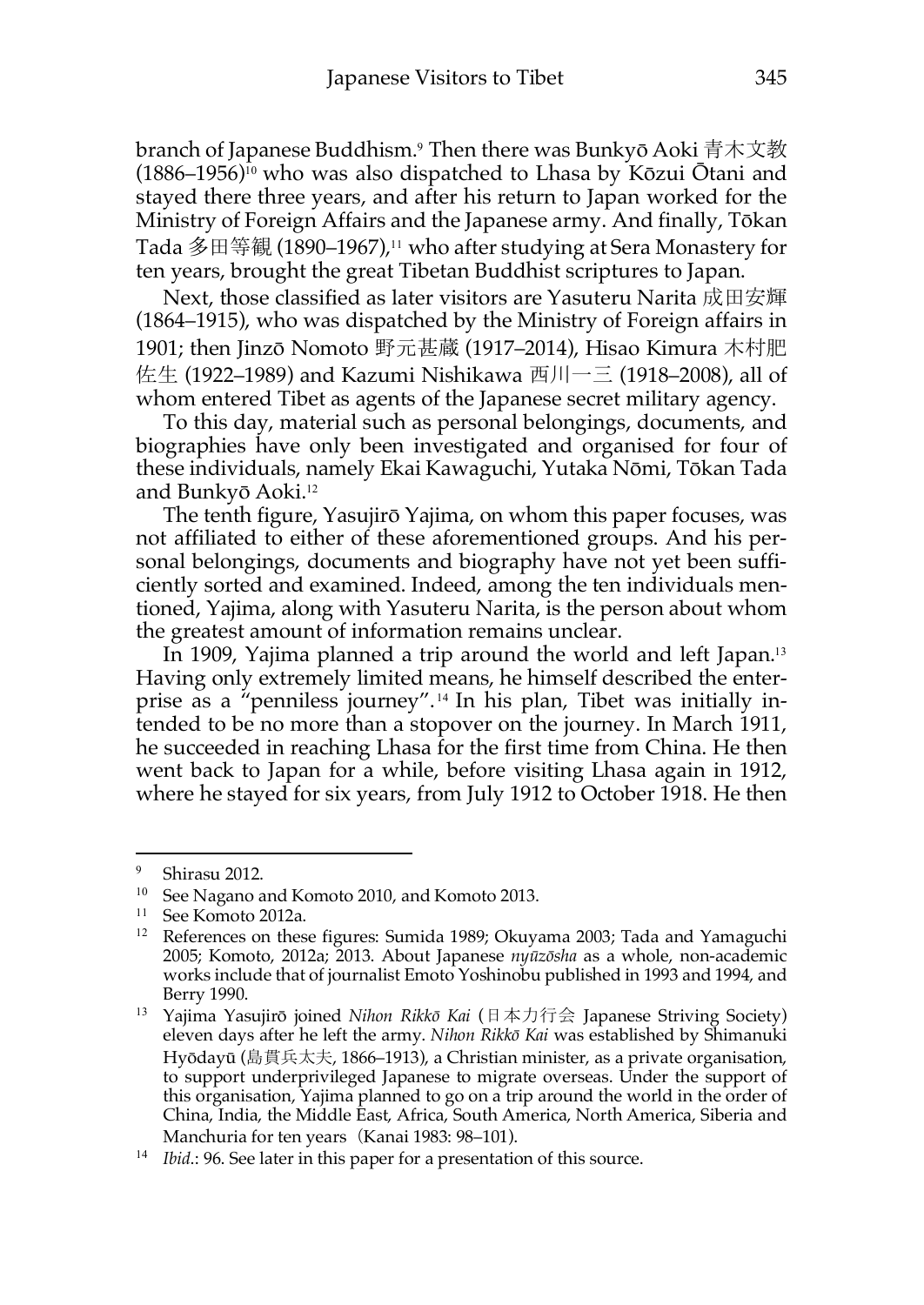married a Tibetan woman and a son was born to them in 1917.<sup>15</sup> The following year, he came back to Japan with his wife and child (see Photograph 2).

In comparison to the *nyūzōsha* previously mentioned, two aspects of Yajima's profile are worth pointing out as unusual. The first is that unlike all the others, he did not travel to Lhasa entrusted with any kind of political or religious duty or mission. It is clear that his travel was made possible only by individual and personal financial support. For example, we know that Nōmi, Aoki, as well as the monks who worked towards the introduction of Tibetan Buddhist scriptures to Japan, were financially supported by important temples and their devotees. Nomoto, Kimura, and other agents who worked towards military intelligence and negotiations, on the other hand, were supported by the Japanese army and the Ministry of Foreign Affairs. By contrast, the greater part of what money Yajima was able to secure came from his own family.<sup>16</sup>

The second remarkable point relates to Yajima's direct involvement and level of connection to the Tibetan army, which was unmatched by any of the other *nyūzōsha*. During the same period, military secret agents such as Nomoto and Kimura were carrying out investigations on the Tibetan army as part of their general research on the situation in Tibet, but Yajima was actually employed as an "instructor" for the army itself for four years.<sup>17</sup>

<sup>&</sup>lt;sup>15</sup> According to "Yajima Yasujirō ryaku nenpu" in Kanai 1983, Yajima married a Tibetan lady named "Noburā" ( $\angle$   $\overrightarrow{7}$   $\overrightarrow{7}$   $-$ , 1894–1923) in 1916 and gave birth to a son named "Ishinobu" (意志信, 1917–1944) in March, 1917.

<sup>&</sup>lt;sup>16</sup> Among the manuscripts and correspondence material that remain with the Yajima family, are several accounts relating to funding requests. For example, before his first trip to Tibet, in a letter thought to have been written in Beijing, one finds the following words: "Even if I use all the money that my family possesses for my trip to Tibet, it will not be wasted. On the contrary, as a way of using money, it will be unmistakably beneficial to all the people of this world. Personally, I hope that the family will gladly support me financially" (Undated letter written by Yajima, Ms. Nakako Yajima private archive).

<sup>17</sup> This is discussed further below. A personal résumé (*Curriculum Vitae*) written after Yajima's return to Japan still remains in the possession of his family. In this résumé, Yajima wrote about three entries relating to his activities during the time he stayed in Tibet: 1) The drawing of a military style map of Lhasa and its environs, covering an area of approximately 36 square km; 2) The draft plans for a barracks to accommodate Tibetan army troops; 3) The training of Tibetan army troops as an instructor during four years.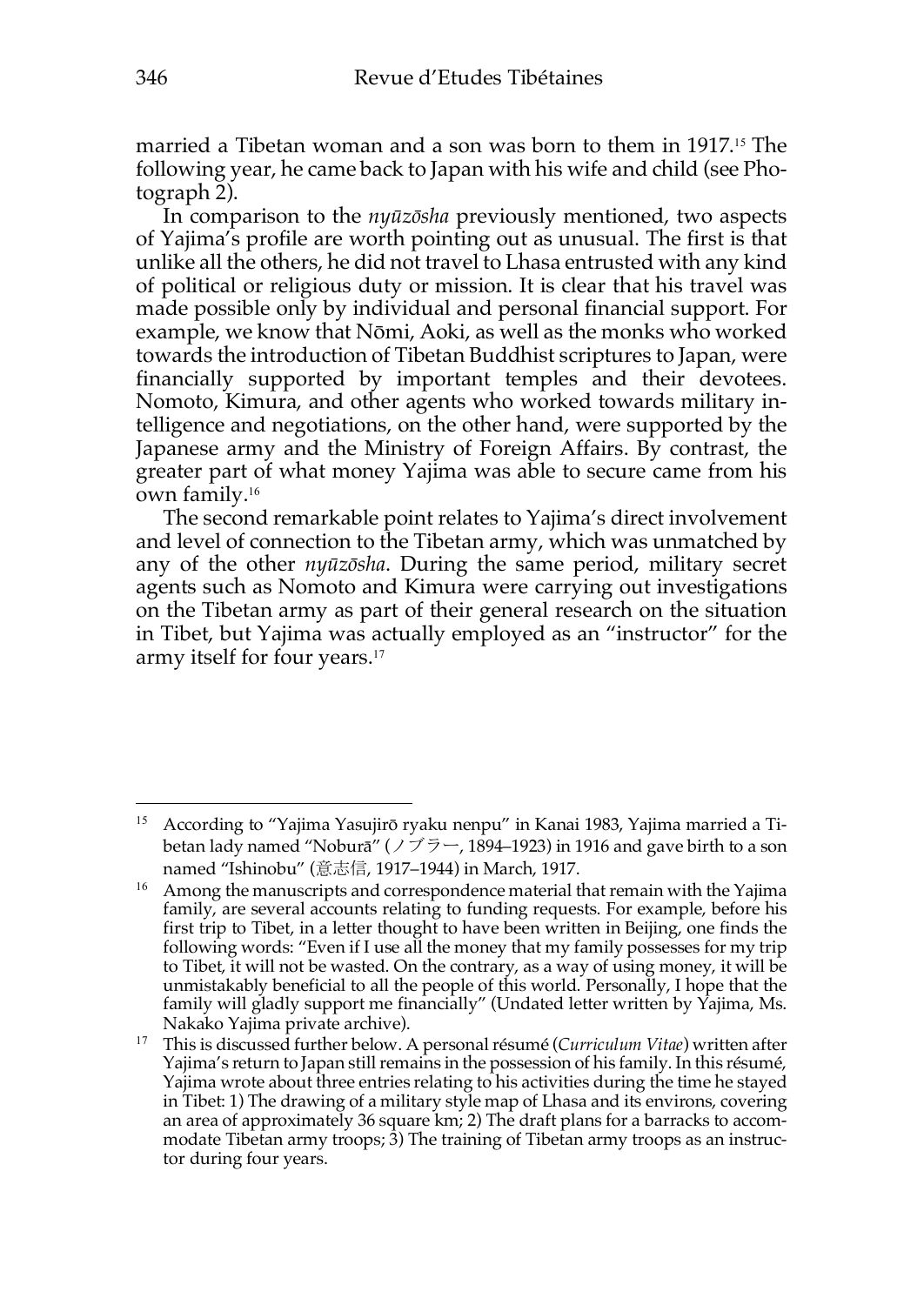

*Photograph 2. Yajima's wife and son (Maebashi, 1919, photographer unknown; source: Ms. Nakako Yajima private archives).*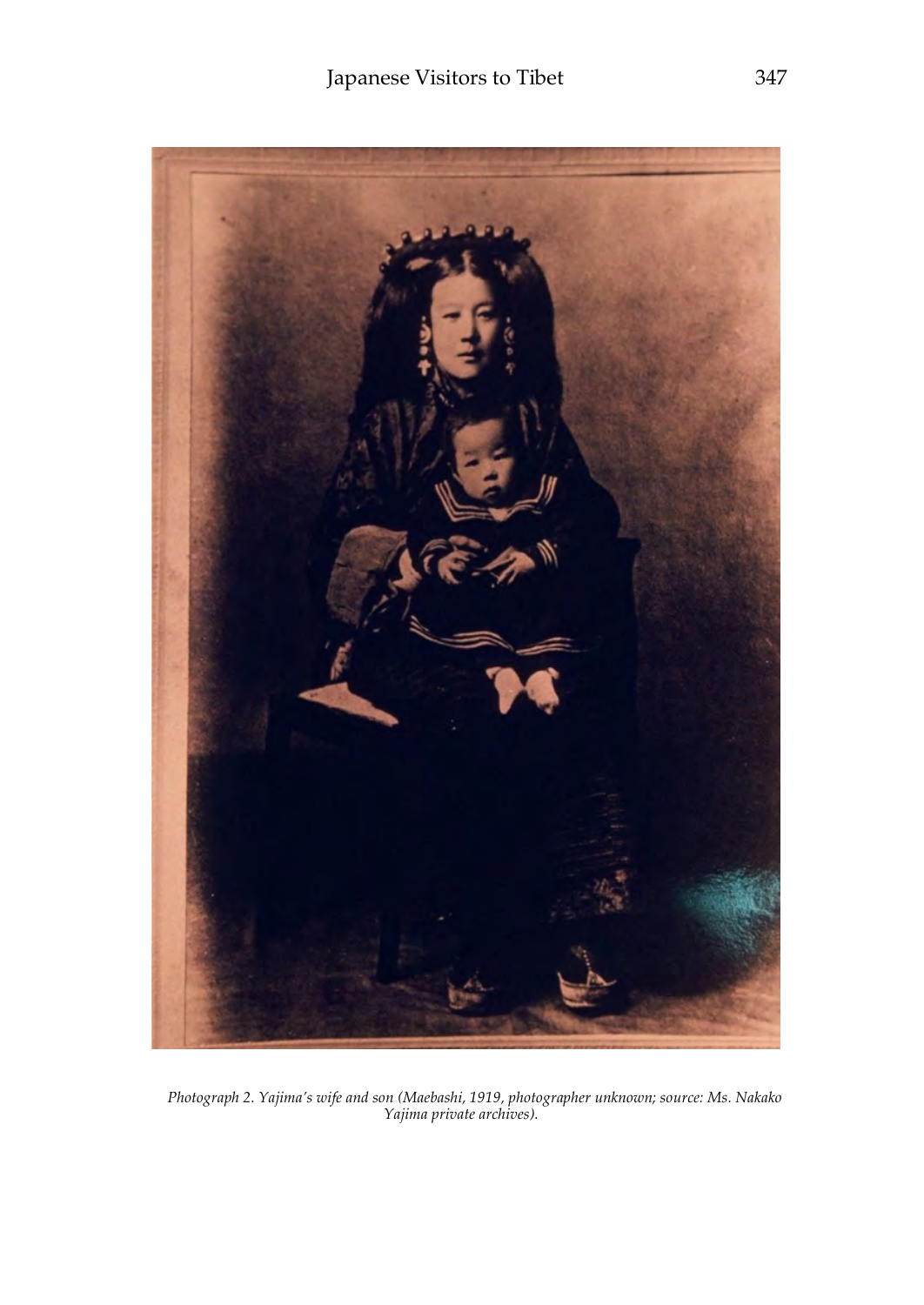In post-war Japan, especially after the 1970s, research on the "visitors to Tibet" (*nyūzōsha*) attracted greater interest. Yet research on Yajima remained somewhat neglected. I would suggest that one of the reasons for this was Yajima's military involvement.<sup>18</sup>

#### *2. Public Interest in Yajima's Story in Japan*

In Japan, the first publications to deal with Yajima date back to the 1980s. The impetus for these came from a series of NHK documentaries (NHK is Japan's public television broadcasting company), which prompted a great upsurge in public interest on the subject of Central Asia generally.<sup>19</sup> Attention also increased towards Tibet in particular, and a number of publications ensued, leading to the "rediscovery", so to speak, of Yajima and the other Japanese *nyūzōsha*. The first example came in the form of a booklet published in 1983, commemorating the one-hundredth anniversary of Yajima's birth. It was published under the title *Nyūzōnisshi* (*My Diary in Tibet*, hereafter referred to as such) edited by Akira Kanai (金井晃).<sup>20</sup> However, this "diary" was not directly written by Yajima himself. It was composed by Kanai, based on notes kept at the Yajima family home in the town of Maebashi (Gunma

<sup>&</sup>lt;sup>18</sup> For example, the Japanese writer Ito Keiichi (1917–2016), who also experienced going to war between 1938 and 1945, described the atmosphere that prevailed in Japan for the period of twenty years after the war as follows: "As exaggerations in the way war history and so on told of how Japanese soldiers acted [during the war] flowed continuously, those who served in the war remained reluctant to speak about it" (Ito 2008: 17–18). I think that this background is reflected in the delay in interest towards Yajima in comparison to other *nyūzōsha*.

<sup>&</sup>lt;sup>19</sup> The most important trigger was a documentary series broadcast by NHK, entitled *Shiruku rōdo* [Silk Road]. This series was co-produced by CCTV (China Central Television). Local field reports were made in 1979 and 1980, and then broadcast once a month between April 1980 and 1989, with a total of twelve episodes. At the time, there was a very strong reaction from the Japanese public, and in answer to that, a second series entitled *Rōma eno michi* [The Way to Rome] was created and broadcast once a month between April 1983 and September 1984, in a series of eighteen episodes. Concurrently, a thirty-minute programme entitled *Mō hitotsu no shiruku rōdo* [The Other Silk Road] was broadcast in a series of twenty-four episodes during the year 1981. Then, a third series entitled *Umi no shiruku rōdo* [The Maritime Silk Road] was broadcast in a series of twelve episodes between April 1988 and March 1989. Furthermore, in 1989 highlights from the footage of the first to third series were edited and compiled in a short series of three episodes entitled *Shiruku rōdo*・*Sōdai na tabi gojūman kiro* [A Magnificent Journey. 500 000 km along the Silk Road] and broadcast in August 1989. After that, special editions, paperback editions, as well as photographic books and related publications continued to be published over a period of time.

<sup>20</sup> Kanai 1983.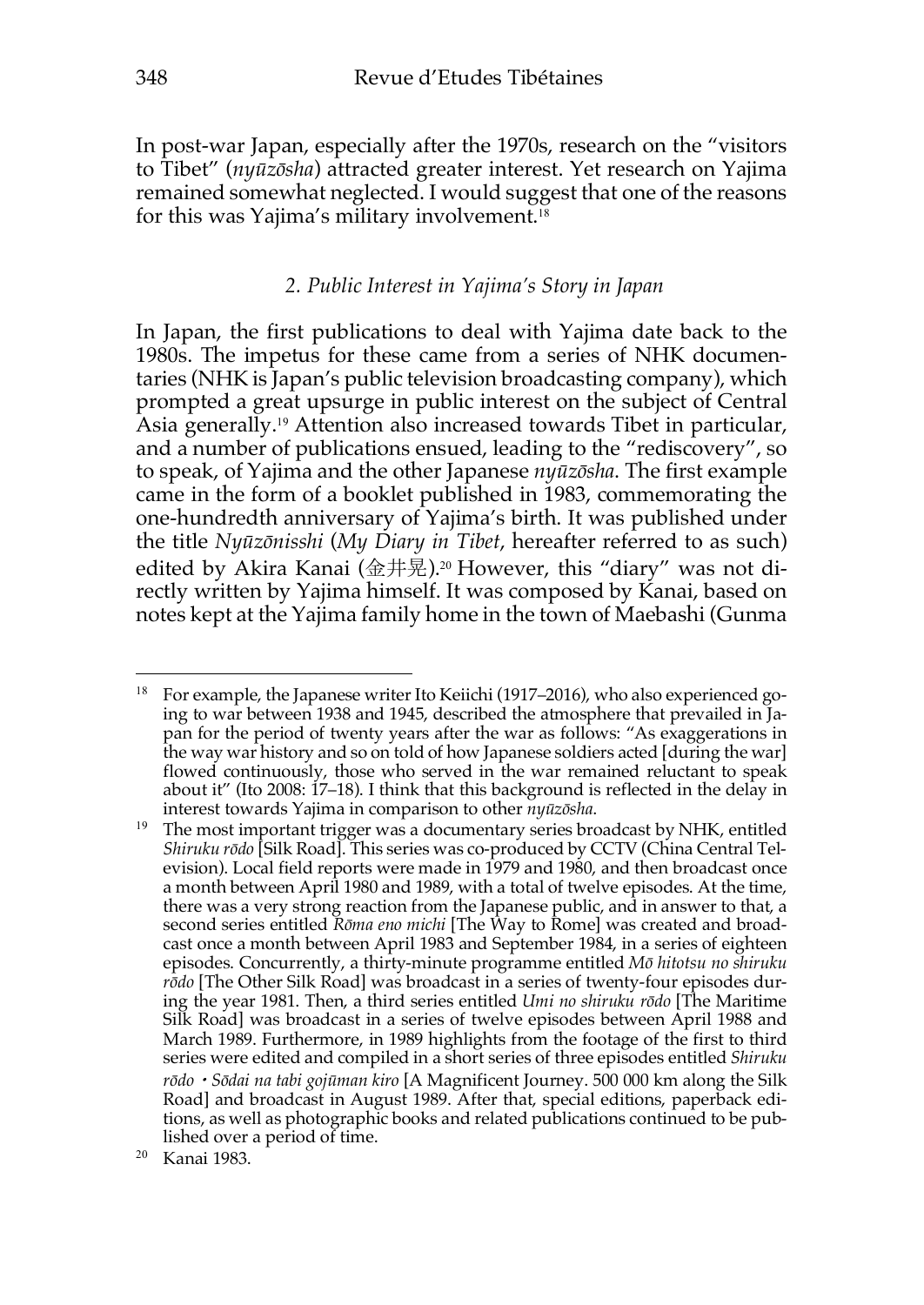prefecture) as well as on newspaper interviews. This was the first publication that accurately collated the fragmentary information to be found in the various mementos available. This "diary" became a valuable foundation for ensuing research, and a number of critical biographies followed on its heels.<sup>21</sup>

In these various early accounts, references to the relation between Yajima and the Tibetan army predominately related to two points, namely his involvement in the training of Tibetan soldiers (see Photograph 3), and his participation in the design of the military barracks. In *My Diary in Tibet*, training as well as command practices and other such disciplines taught by Yajima to the Tibetan infantry are described as being based on Japanese infantry drill manuals, and performed in the Japanese style.22 The details it contains relate to the descriptions of the barracks are given later in this paper.



*Photograph 3. Training of the Tibetan army, Lhasa*(*date unknown, but probably taken in 1916; source: Ms. Akiko Tada private archives).* 

<sup>21</sup> For reference on Yajima and besides Asada Teruhiko's *Sekai musenryokōsha: Yajima Yasujirō* [The World Hitchhiker: Yajima Yasujirō] (1986), see the work of Tibet specialist Yamaguchi Zuihō's *Tibetto* [Tibet] (1987: 98–103) and Emoto Yoshinobu's *Tibetto hyōhaku* [Wanderings in Tibet] (1994: 68–77).

<sup>22</sup> Kanai 1983: 81.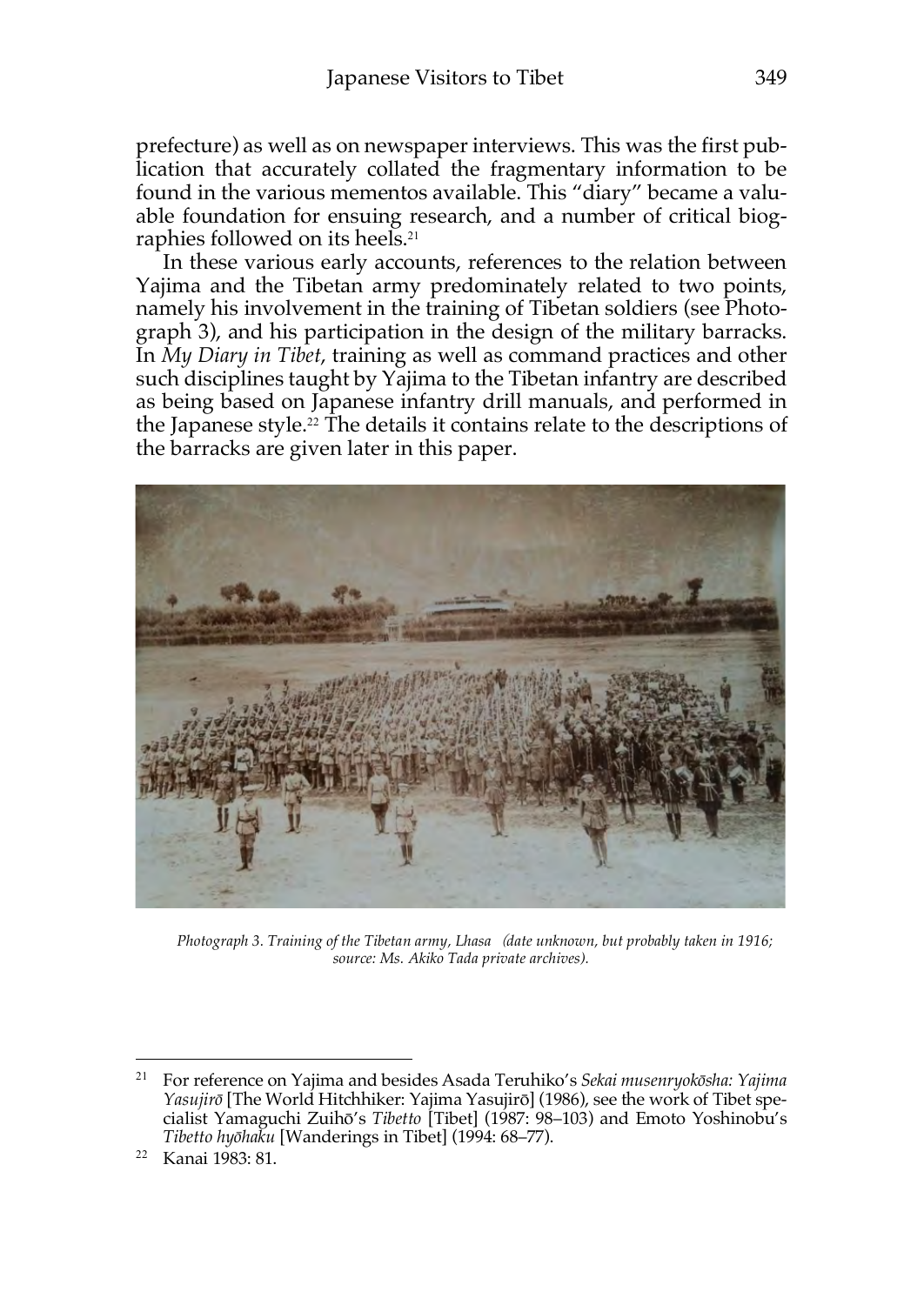A further point of discussion related to Yajima raised in recent years, is the debate about whether Japanese *nyūzōsha* may have been involved in the creation of the Tibetan national flag. As far as Yajima himself is concerned, his diary only touches on the subject of the "flag" in two instances: 1) during his second stay in Lhasa (1913), he relates that in order to celebrate the new year, he raised the Japanese (rising sun) flag on the roof of the house he was staying at, and that doing so attracted the attention of the people of  $Lhasa<sub>i</sub><sup>23</sup>$  and 2) at the time he was involved with the training of the Tibetan army, he mentions making a "cavalry flag" (*kihei no hata* 騎兵の旗).24 Consequently, as far as Yajima is concerned at least, it appears that he did not have any direct involvement with the creation of what is now known as the Tibetan national flag.<sup>25</sup>

In addition, a further point should be added to the present discussion, namely Yajima's involvement with weapons, and rifles in particular. Indeed, the 15th Infantry Regiment to which Yajima belonged in the Japanese army was particularly known for its superior expertise in shooting techniques.<sup>26</sup> One can see Yajima's deep interest in firearms from the several references made to these weapons in the accounts he left.27 Yajima himself mentions rifle practice at the time of his stay in

*Ibid.*: 82.

 $\overline{a}$ 

<sup>26</sup> For example, the 15th Infantry Regiment was known for frequently achieving excellent marks in the shooting contests that were held in the Japanese army; see Teikoku Rentaishi Kankōkai 1917: 20–21.

<sup>23</sup> *Ibid*.: 130–131.

<sup>&</sup>lt;sup>25</sup> However, other Japanese travellers did have an influence at least on one early version of a flag used by the Tibetan military. Aoki Bunkyō relates that on his way to Lhasa (from October 1912 to the mid-January 1913) he stayed at Chökor Yangtsé, an occasional palace of the Thirteenth Dalai Lama. While there he observed a Tibetan army rifle practice using real bullets. According to Aoki's travel account, on this occasion these soldiers used a new "military flag" whose design was created by Aoki himself together with the "military commander" (i.e. Tsarong Dasang Dadul). The lower half of the design included a lion on a snow mountain, and the upper half showed a rising sun and the moon on a yellow background. He notes that there were discussions about making further modifications, because in this form it looked too similar to the Japanese military flag. Aoki also noted that a previous design of "military flag" used by the Tibetan army had a bigger lion and snow mountain, as well as a very small sun and moon on a triangular red-coloured cloth background (Aoki 1920: 135). A part of Aoki's possessions are currently housed at the National Museum of Ethnology in Osaka, and these include a handmade drawing entitled "Military flag of Tibet" (Tibetto no gunki 西藏の軍旗). However, this is again slightly different from the above-described design of the "military flag" which Aoki says he created together with Tsarong.

<sup>27</sup> For instance, in *My Diary in Tibet*, there is mention of the fact that the commander of the Tibetan army possessed a rifle that bore a seal from the Imperial Japanese Army Tokyo Arsenal (Kanai 1983: 44), and that similarly, the soldiers who served the Dalai Lama were equipped with "1918 type soldier guns" (*ibid*.: 55).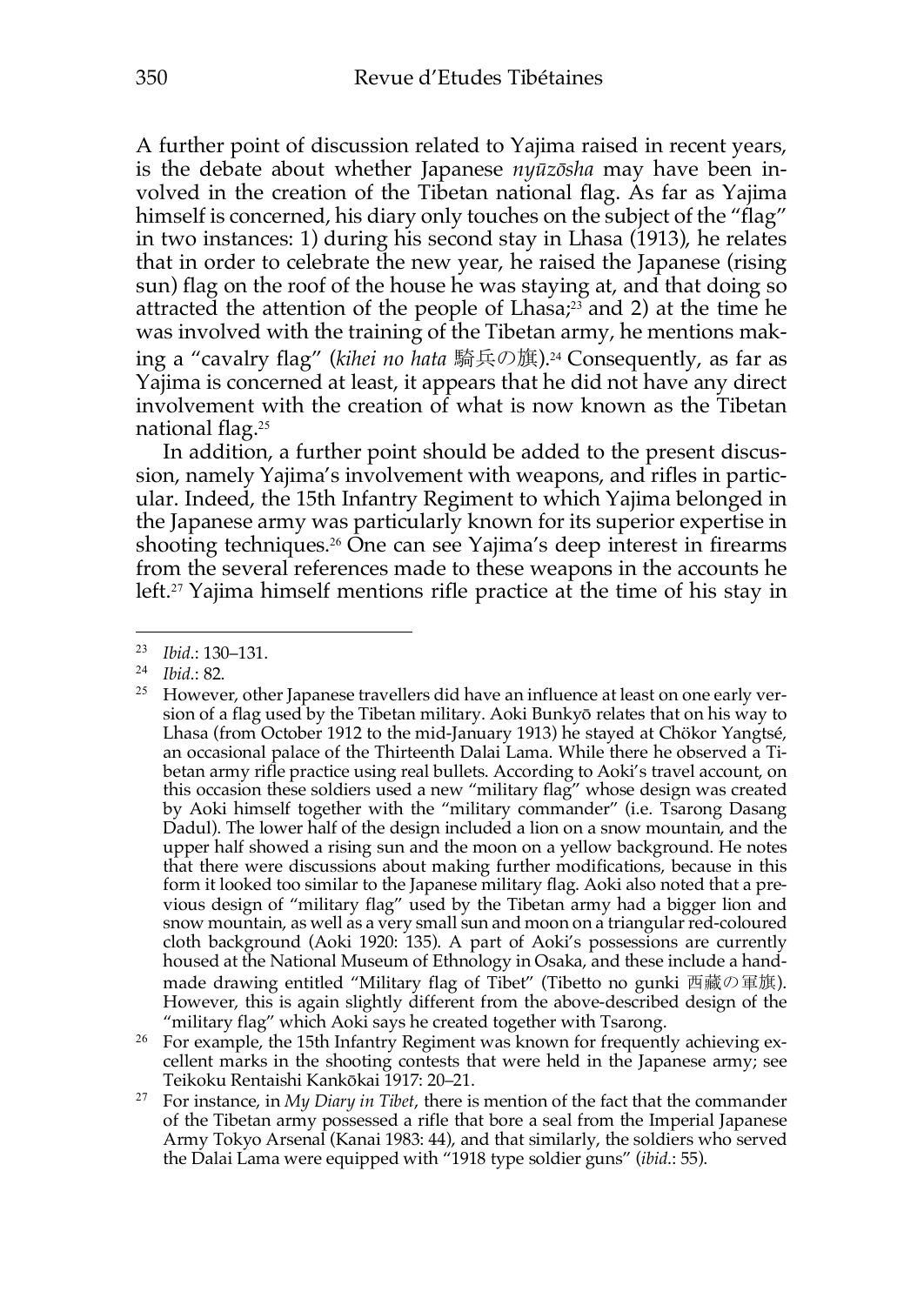Lhasa, during training of the Tibetan army.<sup>28</sup> It would be worth examining further whether the technology and knowledge possessed by Yajima in this regard were put into practice within the activities of the Tibetan army.

Among the points mentioned above, let us now take a closer look at Yajima's involvement in the design of military barracks, and the sources available to us on this subject.

#### *3. Private Sources Related to Yajima*

Among the extant personal belongings and documents related to Yajima's entire life, those that give us most information about Yajima's whereabouts at different periods are held by his eldest daughter, Ms. Nakako Yajima (矢島仲子氏), who possesses more than 500 items. At present, the present author is carrying out a complete survey of these materials. Given the fact that in the field of Japanese history and research on Tibet there has been almost no scientific interest in Yajima until very recently, this constitutes the first time that this data will have been looked at in the context of scientific research.<sup>29</sup>

Among the more than 500 items extant are documents that are thought to have been written by Yajima himself. These include journals, manuscripts, notes and other memoranda, as well as correspondence. Unfortunately, the journal he wrote during his stay in Tibet remains nowhere to be found. However, in addition to his personal correspondence, there are three documents in the hands of Ms. Nakako Yajima that refer directly to Yajima' stay in Tibet.

The first is an untitled manuscript of about 16,000 Japanese characters that Yajima wrote during his stay in Lhasa, in January or February 1913. Although the location of the original document is unknown, a copy remains in the hands of Ms. Nakako Yajima. This document contains detailed accounts of the battles that took place from the end of July 1912 onwards between the Chinese and Tibetan armies, as well as of the Dalai Lama's return to Lhasa. It is thought that this account was not extracted from Yajima's personal journal, but that it was a separate report made for a third party. However, the identity of the addressee remains unknown and to this day this paper has not been published.

The second is a manuscript of about 3,000 characters entitled *Rirekisho* (lit. *Curriculum Vitae* and hereafter referred to as such), which he wrote after he had returned from Tibet at the beginning of the

<sup>28</sup> *Ibid*.: 82.

 $29$  The author would like to express sincere thanks to Ms. Nakako Yajima for generously facilitating this research in Japan.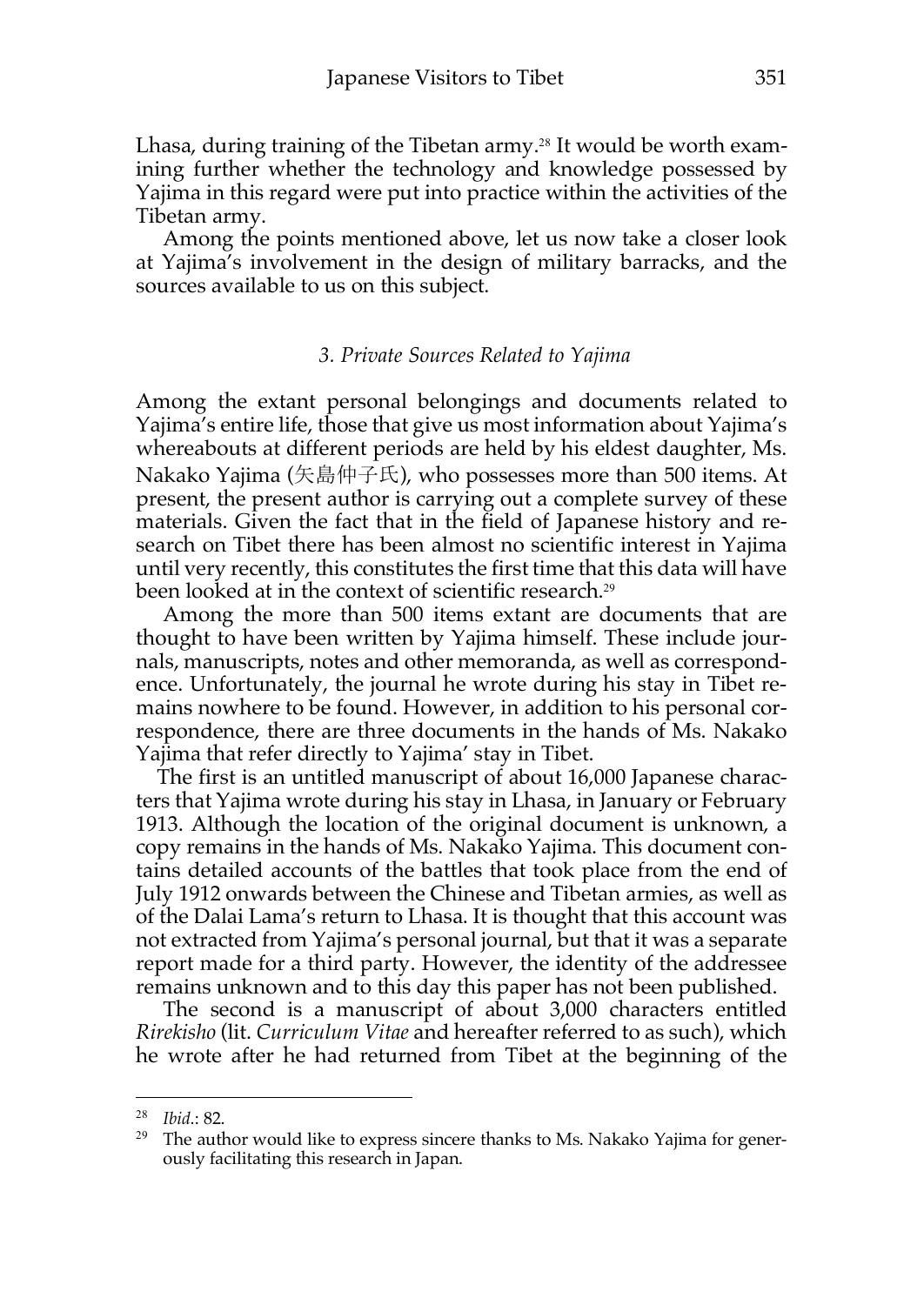Shōwa period, probably in 1931. It is a record of Yajima's personal story up to 1931. However, this descriptive account contains only a brief allusion to Yajima's stay in Tibet of about 500 characters.

The third is an account entitled "Henkyō wo saguru" (lit. "Japanese Frontier Now" and hereafter referred to as such), which was serialised in the Japanese newspaper *Yomiuri* between the 14th and the 22nd of July 1940. It is an article of about 11,000 characters, which mentions Yajima's journey and his stay in Tibet. No original manuscript relating to this article remains in the possession of the Yajima family. It is possible that he dictated this story to a reporter who transcribed it for the newspaper.

#### *4. Concerning the Japanese Model of the Tibetan Army Barracks*

Among the three documents discussed above, reference to his involvement in the construction of army barracks can be found in the last two, although neither of these were written at the time of his stay in Tibet itself, but rather at least ten years after his return to Japan. They were therefore written on the basis of recollection. For example, his *Curriculum Vitae*, which is thought to have been written towards the end of the 1920s, tells us the following:

I received a request from the general, who was chief of the General Staff Office and also a minister. This request was for the building of a military camp with accommodation for several thousand soldiers. So I designed the plans based on what I could remember of my time spent at the Instruction Battalion (教導大隊)<sup>30</sup> of the Toyama Military Academy (陸軍戸山学校). When I presented the project to the Tibetan government, they were very happy with it. It took three years to complete the project based on my plans. Then once again, I was thanked by the Tibetans.<sup>31</sup>

Similar information appears in the 1940 newspaper article.<sup>32</sup> That is to say that following a request from the Tibetan authorities involved in

<sup>&</sup>lt;sup>30</sup> More will be said later on the exact function of this battalion in the Toyama Military Academy.

<sup>31</sup> Yajima's *Curriculum Vitae*.

 $32$  "In regards to the accommodation for the soldiers, there were difficulties with the barracks. I was not an architect so I didn't know how to design them. Oh well, I remembered barracks from the old days, and drew up the plans for buildings that could house up to about 2000 troops"; see Yajima, "Henkyō wo saguru" [Japanese Frontier Now<sup>[*, Yomiuri*, July 20, 1940.</sup>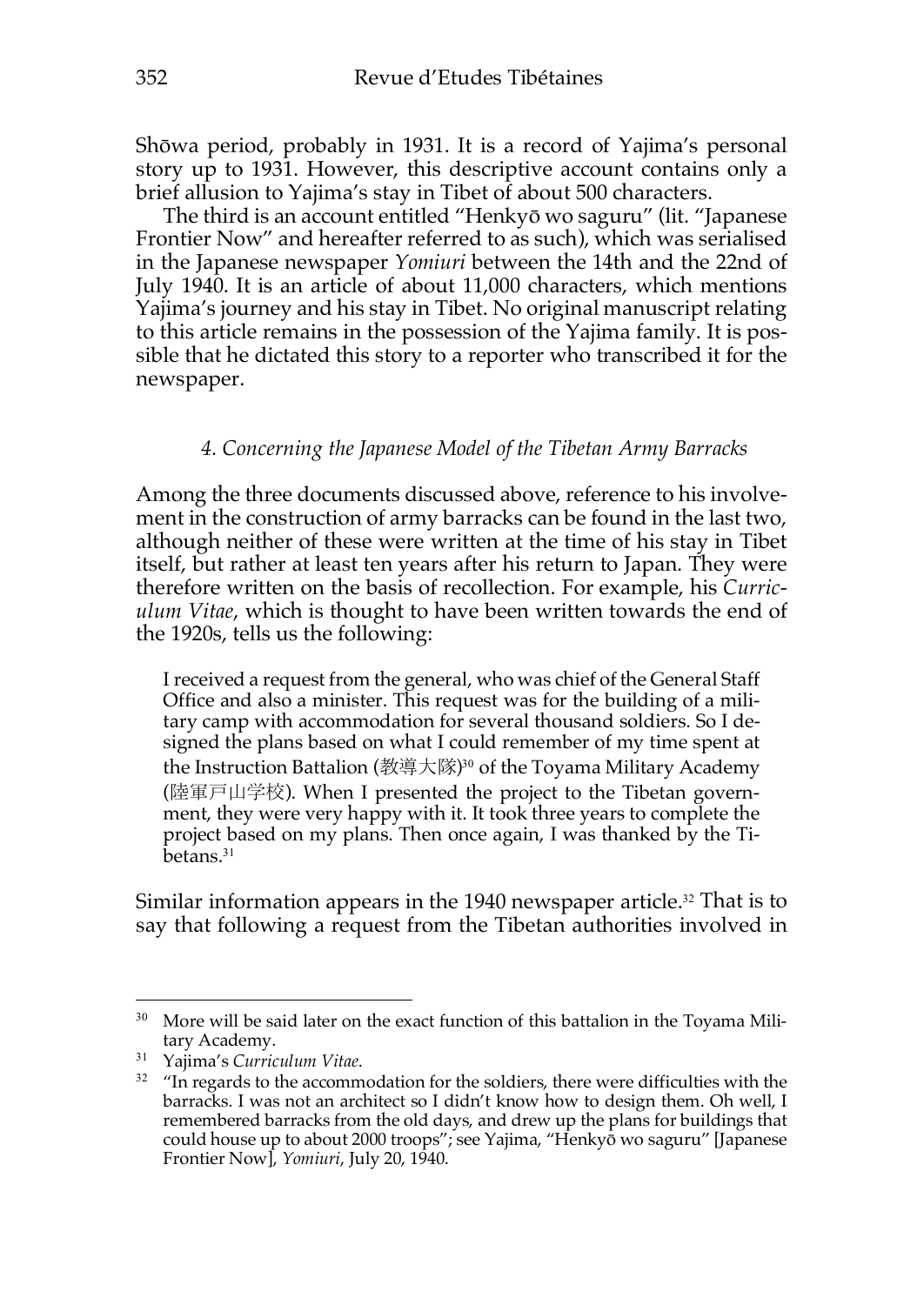military matters, Yajima drafted the architectural plans, and the Tibetan army completed the construction of the barracks within three years.

So, what would these drawings actually have looked like? We know from the account above, that his design imitated the barracks of the Instruction Battalion at the Toyama Military Academy, and that they were on a scale suited to housing about 2,000 soldiers. In the year following the end of the Russo-Japanese war, in April 1906, Yajima had been promoted to the rank of sergeant 陸軍軍曹, and on the 15th of the same month he was appointed to the first squadron of the aforementioned Instruction Battalion, where he would remain for more than a year and a half, up to the time of his discharge, which took place at the end of December 1907.<sup>33</sup>



*Photograph 4. Toyama Military Academy (from* A guide to Toyama Military Academy*, Yasukuni Jinja Library and Archives).* 

<sup>&</sup>lt;sup>33</sup> With regard to these circumstances, in the section entitled "Yajima Yasujirō no sokuseki" [The life of Yajima Yasujirō] in *My Diary in Tibet* (*ibid*.: 96), it is said that he pretended to have a mental illness in order to realise his plan of "penniless journey around the world". However, if we consider the period of Yajima's discharge from military service, we can see that at the time, the Instruction Battalion was undergoing personnel reduction in order to shift to a new organisational structure. Consequently, it is probable that Yajima's military discharge was also due to these circumstances and was not just a matter of his own individual will; see "Rikugun kyōikushi-Toyama gakkō no bu" [A History of Military Education-Toyama Academy], Yasukuni Jinja Library and Archives, undated.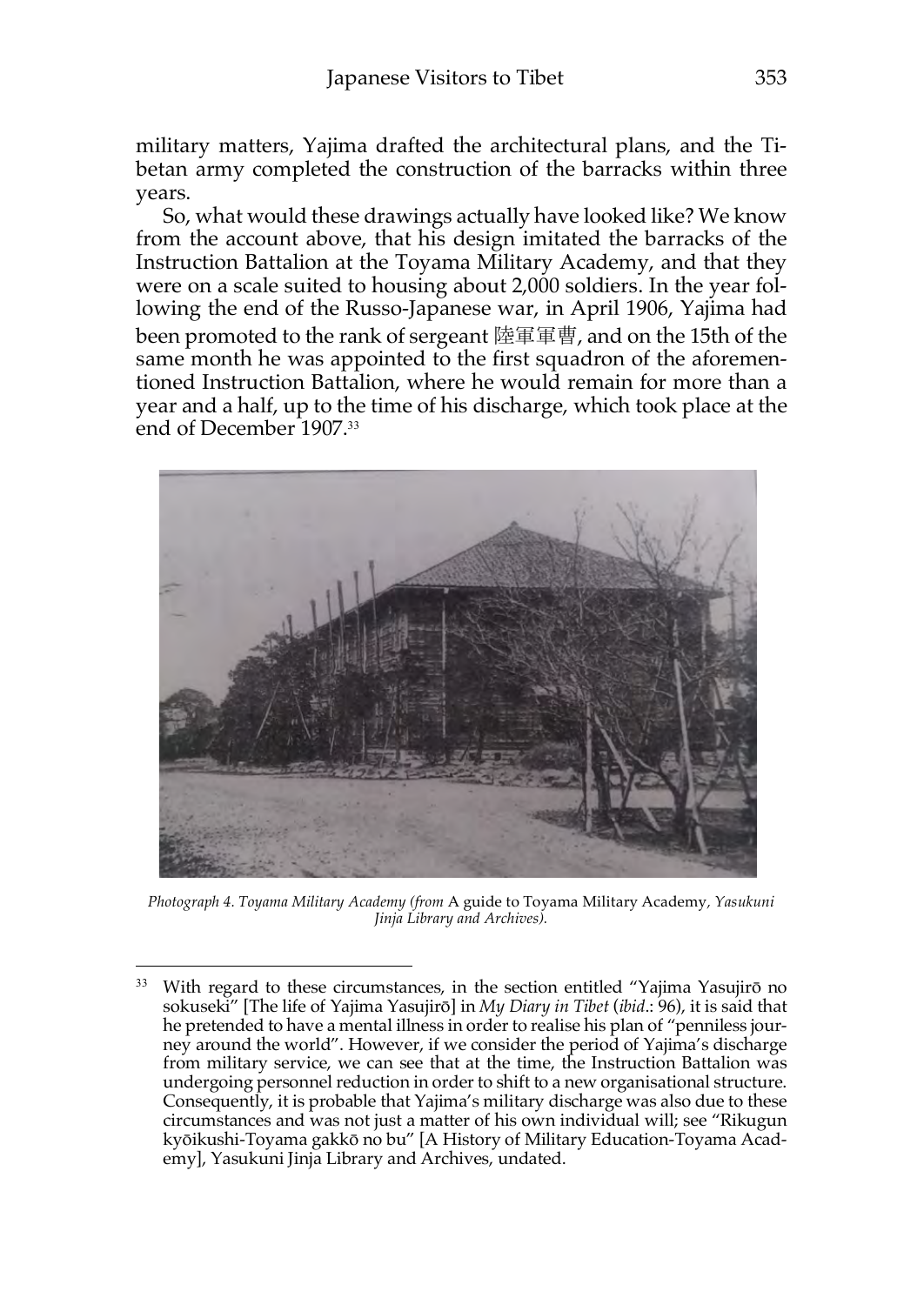The Toyama Military Academy (see photograph 4) was created in 1873. Within the Japanese army, it was the institution where the upper echelons of mainly infantry soldiers and officers received education and training in cutting-edge military technology.34 This elite military education, as one might call it, differed from the Imperial Japanese Military Academy in two regards. First, in terms of educational target, it was aimed at those already in active service, and second, all the students belonged to ranks ranging from sergeant (陸軍軍曹) and corporal (陸軍伍長) to captain (陸軍大尉). In other words, the Toyama Military Academy was a place for training active-service commanders. At the end of their training, those educated at Toyama Academy would return to their original units and put the knowledge and techniques they had acquired into practice. Through this practice-based approach, Toyama Military Academy aimed to improve standards across the Japanese military as a whole.

The students who belonged to this Academy were divided into three main groups. The first consisted of students of the Tactics Department, the majority of whom had a rank higher than that of lieutenant, and studied infantry operations. The second was composed of students belonging to the Physical Training and Drilling Department, and the status of these students went up to second lieutenant (陸軍少尉). They engaged in physical development and training. The third group was composed of military music students who received education and training as future trumpeters and leading members of military bands. All students, in all three of these groups, studied practical skills and related topics intensively from six months to a year.

In addition to this, for practical skills training performed by the students of the Tactics Department, actual soldiers with ranks ranging from private first-class (陸軍上等兵) to sergeant were brought in from each regiment of the Japanese army. This experimental unit was designed for the purpose of studying the application of the latest military technologies, so to speak, for actual fighting. This was the unit called the "Instruction Battalion", and it was in this battalion that Yajima served.

According to the "Rikugun Toyama gakkō henseihyō" ("Toyama Military Academy's organisation chart"), when Yajima was actually

<sup>34</sup> At first the Academy was housed in the Tactics Department 兵学寮 (the former suburban villa of the Owari Clan), but was then moved to Toyama the following year (present day Toyama area of the Tokyo Shinjuku district). The Instruction Battalion itself was established in 1887. It was designed for "training studies" and "development of soldier education", which became the goal of its everyday activities; see *ibid*.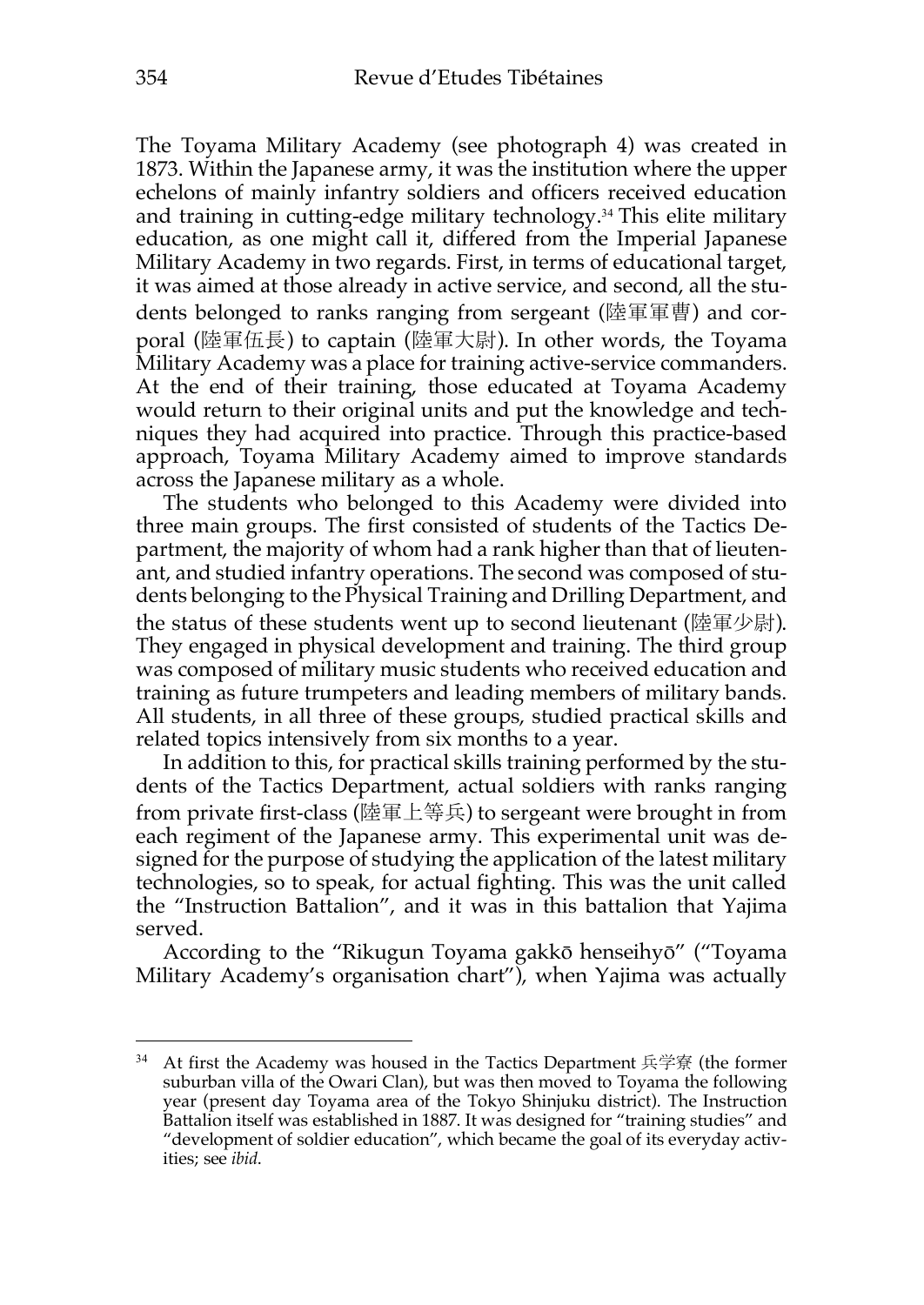enrolled in 1906, the structure of this battalion consisted of four companies, 54 non-commissioned officers, and 1,000 soldiers.<sup>35</sup>

Let us now examine the question of the external form of the Toyama Academy barracks that served as a model for the architecture of the Tibetan troops' barracks in Lhasa. There is little extant documentation on the Toyama Military Academy, and the greater part of the existing data does not deal with 1906–1907, when Yajima was there, at the end of the Meiji era (1868–1912), but rather with the 1920s-1940s, from the end of the Taishō  $\pm \mathbb{E}$  (1912–1926) to the beginning of the Shōwa 昭和 (1926–1989) periods. In addition to this, in 1912 the Instruction Battalion and the Tactics Department were moved from the Academy's Toyama site to the Army Infantry School (陸軍歩兵学校) in Chiba. This move is considered the main reason for the dearth of documents relating to the earlier period of the Instruction Battalion. To date, no graphic materials such as specific photographs or drawings of the Instruction Battalion barracks dating from Yajima's period have been found.

However, among the Toyama Academy's records,<sup>36</sup> the "Records of the New Constructions and Repairs" (Shinchiku narabini Eizen 新築 並営繕) in *The History of Toyama Military Academy*, does mention that the barracks of the Instruction Battalion were newly built on the 5th of September 1887.37 Also, in the 1969 publication, *Rikugun Toyama gakkō ryakushi* (*A Brief History of Toyama Military Academy*), by Naonobu Uzawa (鵜沢尚信), himself a graduate of the Academy who later became its headmaster, we find a reference in an entry dated June 1895 to: "1,500 military imperial guards housed in the Instruction Battalion's barracks",<sup>38</sup> which confirms that the buildings had such a capacity at that time.

We are thus forced to imagine what kind of buildings the barracks of the Instruction Battalion were likely to have been. First, many of the

<sup>&</sup>lt;sup>35</sup> "Rikugun kyōikushi-Toyama gakkō no bu" [A History of Military Education: Toyama Military Academy], Annexe table number 11.

<sup>36</sup> Inspectorate General of Military Training, *Toyama gakkō rekishi* [The History of Toyama Military Academy]. This material is undated, but it has an explanatory note: "This description is appendix for *A History of Military Education* vol. 20". Consequently, because "A History of Military Education in Japan: Toyama Military Academy" goes as far as 1914, *Toyama gakkō rekishi* also might have been written at the same period.

 $37$  (unpaged). Student accommodation and so on were built in August 1886 and the buildings inside the Toyama Academy were all newly built approximately around that year.

<sup>38</sup> Uzawa 1969: 20.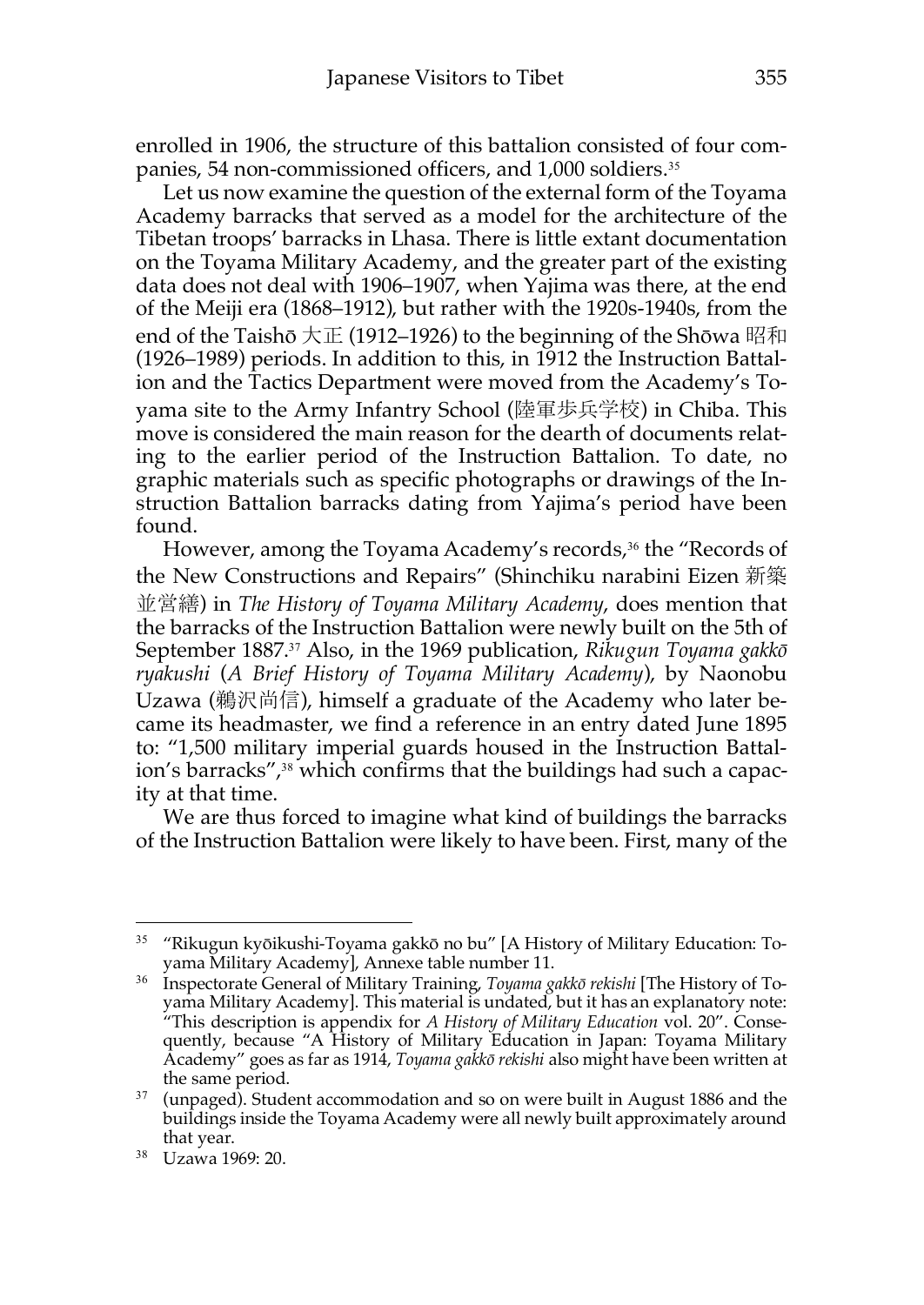buildings built at the Academy during the Meiji era fortunately remained intact until the last years of the Pacific war.39 Even after the Instruction Battalion was relocated to Chiba, it is believed that the former barracks which had housed it until then continued to exist. One can therefore assume that the buildings we see in photographs taken at the site during the Shōwa era were the same as those previously used as barracks for the Instruction Battalion.

Secondly, since there existed a standard type of barracks in the Japanese army, we can assume that the Instruction Battalion's buildings were likely based on the same model. This basic design included two floors, and a corridor along which the soldiers' rooms were aligned. Inside each room, a specific place was designed for the storing of each soldier's rifle. Also, in order for the non-commissioned officers to be able to keep eye on the soldier's rooms at all times, there were no dividing walls between the corridors and the adjoining living spaces. In addition to this, the officer's room was situated on the same floor as those of the soldiers.40 Later however, alterations were made to this basic layout. For example, in the early years of the Meiji era, each house had been occupied by a single company, but from the late 1870's each house was occupied by two companies, and a single side corridor became the standard. From the end of the 1880s until the end of the 1890s, how to improve sanitation and living quarters in the barracks became a concern, particularly with regards to lighting and ventilation. For this reason, the design consisting of a single central corridor with rows of rooms on both sides was again modified. It is also possible to examine concretely the interior layout of the barracks between 1902 (the year that Yajima had first enrolled in the army) and 1907 (when he joined the Academy), by using the plans and elevation drawings for

<sup>&</sup>lt;sup>39</sup> However, during the last years of the Pacific War, most of them were destroyed during air raids. Only the foundations of the open-air concert hall and the Officers' mess partly remain.

<sup>40</sup> Description based on the "Infantry Domestic Affairs Report" (1880). This material was written in 1872, but the author used the 1880 edition as reference. In 1888, it was renamed the "Military Domestic Affairs Report" and it was revised in 1894, 1900, 1907, 1921 and 1934. In 1943, it was yet renamed the "Military Domestic Affairs Ordinance" (or the "Code of Military Domestic Affairs"), but there were no major changes as to the stipulations regarding the quarters of non-commissioned officers. The relevant original text goes as follows: "A 'non-commissioned officer's room' requires to be appropriately located separately from the soldiers' rooms and allow him to see through across to these rooms" (chapter 8, "Rule for each barrack room", art. 2, p. 12), and "The room of non-commissioned officers must be located on the end of each company's rooms in order not to be inconvenient for supervision" (*ibid*., art. 3, p. 120).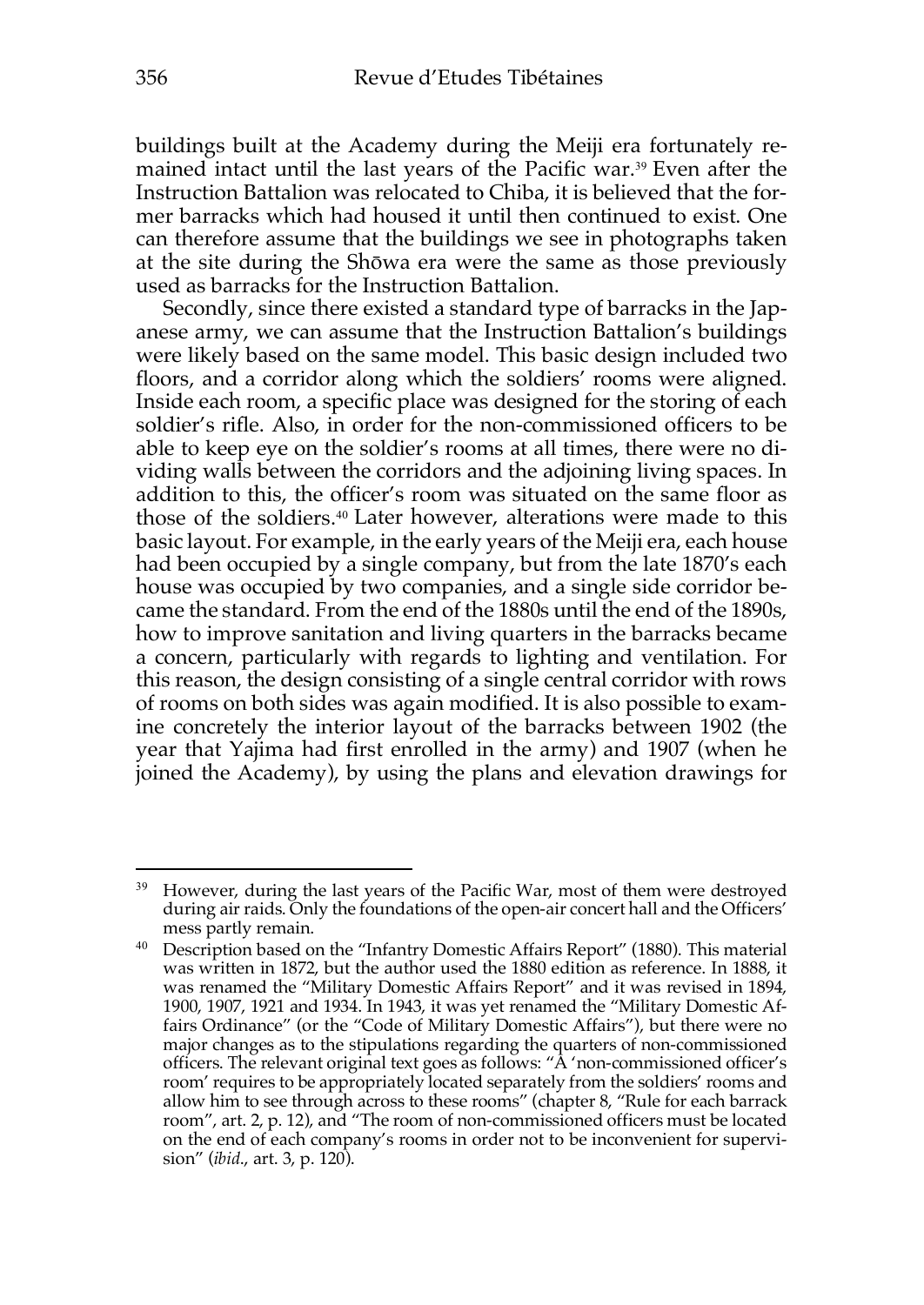the barracks of the First Foot Regiment of the Third Battalion of the Tokyo Imperial Guards, which were of the same type.<sup>41</sup>

It is difficult to imagine that Yajima's "plans" for the barracks at Lhasa would have truly been like the "professional" barrack construction drawings, since as Yajima himself wrote, he was not an architect and had no formal knowledge of architectural design.<sup>42</sup> Consequently, our hypothesis is that rather than conceiving entirely new plans, Yajima based his plans on a number of points, to provide a conceptual scheme, so to speak.

Among these points, the most important was the stipulation of "approximately 2000 beds".43 This is the only point to which Yajima specifically referred in his writings concerning the barracks, so it can be assumed he regarded it as the most important point. In other words, at the heart of Yajima's plans were two main considerations, one being the way a great number of people use a space when they live together, and the other being the way such a space can be managed and controlled. If we consider the solutions provided by Japanese army barracks design with regards to the first point, we can see that pigeonhole shelving was provided for the storing of personal effects, and that bed and eating places were fitted in a compact manner.<sup>44</sup> With regard to the second factor, it is noticeable that in the typical Japanese design, the non-commissioned officer could gaze upon all areas of the soldiers daily life from the vantage point of his room, and that the area where a great deal of water is consumed, such as toilets and the place of washing items, as well as the cooking area, were all situated in separate areas outside the building. We can also observe that rifles were not kept in a separate armoury, but in a rack inside the individual soldiers' living quarters, where they would be looked after by them. Finally we can observe that meals were not served in a canteen but in each room. We can only assume that Yajima's plans for the Lhasa barracks were influenced by these specific features.

### *Conclusion: Future Points of Attention and the Reassessment of Yajima's Personality*

This paper has tried to provide a better understanding of the Japanese background of Yajima's known involvement in the architectural design of the Tibetan army barracks at Lhasa. In the future, it is our hope

<sup>&</sup>lt;sup>41</sup> Nakamori 1993: 1457–1458.<br><sup>42</sup> *Iananese Frontier Nouv* Yaiim

Japanese Frontier Now, Yajima Nakako private archives.

<sup>43</sup> *Ibid*.

<sup>&</sup>lt;sup>44</sup> According to the research of Mr. Masao Fujita, who thoroughly searched and examined modern Japanese military records, the space allotted to each person was of 15 to 16 cubic meters; see Fujita 2018: 38.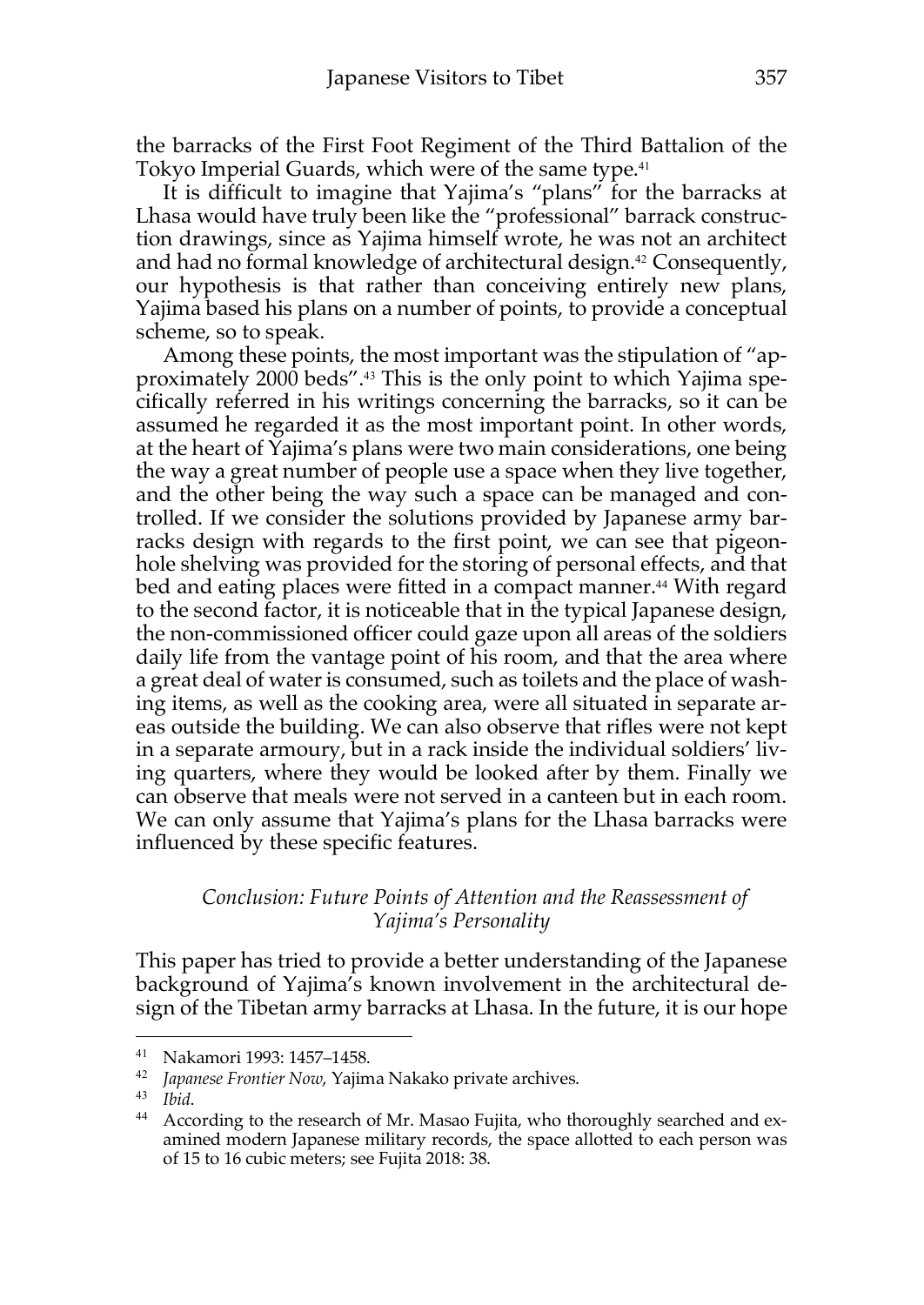to also bring further clarification in regards to the military background of Yajima himself, through a thorough and accurate examination of his military experiences in Japan, in order to better understand what type of military training he is likely to have offered to the Tibetan troops prior to 1916.

In order to do so, it would be necessary to focus on two aspects of his story, the first being his experience of the Russo-Japanese war as the site of a fierce modern war, and second his experience at Toyama Military Academy as a place for practical training in cutting-edge military technology. That is to say, it is likely that Yajima's experiences of modern military methods in the areas of command and training, both during the Russo-Japanese war and at the Toyama Academy, informed his practical implementation of such methods in Tibet. This aspect of our study will be based on the thorough examination of remaining documents.

Such further study would also enable us to shed new light on the image of Yajima as a person. Indeed, until now, the image of Yajima has consistently been that of an "adventurer" (*bōkenka* 冒険家). After the Meiji in Japan, this word was generally used with a connotation of bravery and courage, and conveyed the idea of a character's physical strength and physical prowess predominating over intellectual refinement. This is the kind of individual that Yajima was reported to be.<sup>45</sup> Furthermore, it is suggested that Yajima was not imbued with the same kind of noble feelings or motivations ascribed to other Japanese travellers to Tibet (*nyūzōsha*) in this period. For example, the priests such as Yutaka Nōmi and Ekai Kawaguchi are considered to have been motivated by unyielding religious passion and intellectual curiosity, while Jinzō Nomoto and other special agents felt a deep sense of sacrifice and duty towards their nation. Furthermore, while these men stayed in Tibet for the purpose of acquiring the *Tripitaka* or doing intelligence work, Yajima had no such official purpose. This has contributed to an image of Yajima which is in stark contrast with the others, and tends to emphasise the idea that he lacked the knowledge or sense of duty of the others. This may be the primary factor for explaining why the focus to date has been mainly on the other more "adventurous" episodes of his life, rather than on his military experiences in Tibet. But was Yajima really devoid of knowledge and culture?

<sup>45</sup> For example, Hisao Kimura, the author of the foreword to *My Diary in Tibet*, uses the expression "adventure lover pioneer" about Yajima, meaning that he is the archetype of the "brave guy" (*bōken-yarō* 冒険野郎) living in adventure (*My Diary in Tibet*, "Foreword", unpaged).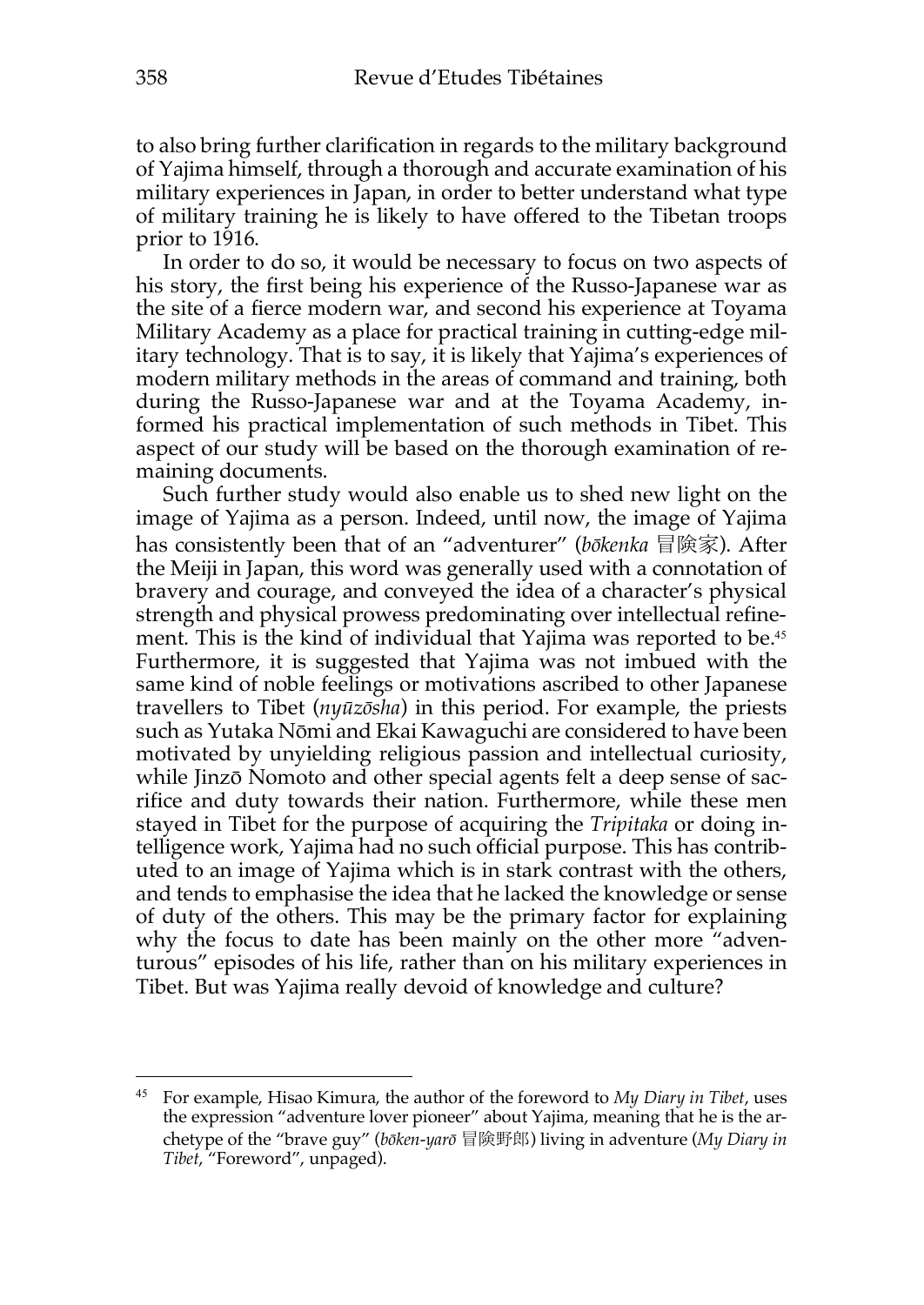In some of the later accounts of this period of his life made by Yajima himself, there is reference to an episode that triggered his connection with the Tibetan army. This relates to a story about the aforementioned "military-style map" he made of Lhasa. It is said that this map caught the attention of the Thirteenth Dalai Lama, and that it was as a consequence of this that Yajima was asked to train the Tibetan army.46 However, a simple but important question remains—how was Yajima able to make such a map, an enterprise that requires both knowledge and techniques? Unfortunately, because the map itself has not been found among Yajima's mementos, there is no way to verify the level of expertise that was applied to its making. Nevertheless, if it is true that Yajima made such a map, we can assume that he possessed the required knowledge and techniques to do it. To date, at least with regard to the various above-mentioned secondary Japanese language sources, hardly any attention has been paid to the question of Yajima's knowledge, technique or abilities in this regard.

In the meantime, we can only put this question into perspective with the following two facts: Yajima had received a high school education, and had belonged to the Toyoma Academy Instruction Battalion. In the society of the Meiji era, access to high school was economically unrealistic for people who did not come from wealthy families. Except in the case of larger cities such as Tokyo and Osaka, the proportion of elementary school graduates that went on to high school was only about ten percent. This means that, relatively speaking, Yajima received a privileged education.

In addition, the fact that Yajima was a non-commissioned officer in the Instruction Battalion also attests to his abilities. As a rule, non-commissioned officers in the Instruction Battalion were selected from individuals from all over the country who excelled in work attitude, physical condition, knowledge and skill.<sup>47</sup> At the time of Yajima's service, there were 54 non-commissioned officers in the Instruction Battalion, which means from the entire country, only 54 had been qualified for this position. This proves that Yajima was deemed excellent, as a soldier at least. Furthermore, at Toyama Academy's Instruction Battalion, the instructors also served as battalion commanders, company commanders, and company officers.<sup>48</sup> From time to time, as part of the training exercises, these people gave lectures for both the soldiers and the non-commissioned officers who belonged to the Battalion. Well, several descriptions of such lectures can be found in Yajima's diary

<sup>46</sup> For example, see his *Curriculum Vitae*, and *My Diary in Tibet*, 80.

<sup>&</sup>lt;sup>47</sup> "Toyama Military Academy Ordinance", art. 28, edict number 54. See "Rikugun kyōikushi-Toyama gakkō no bu".

<sup>48</sup> *Ibid*.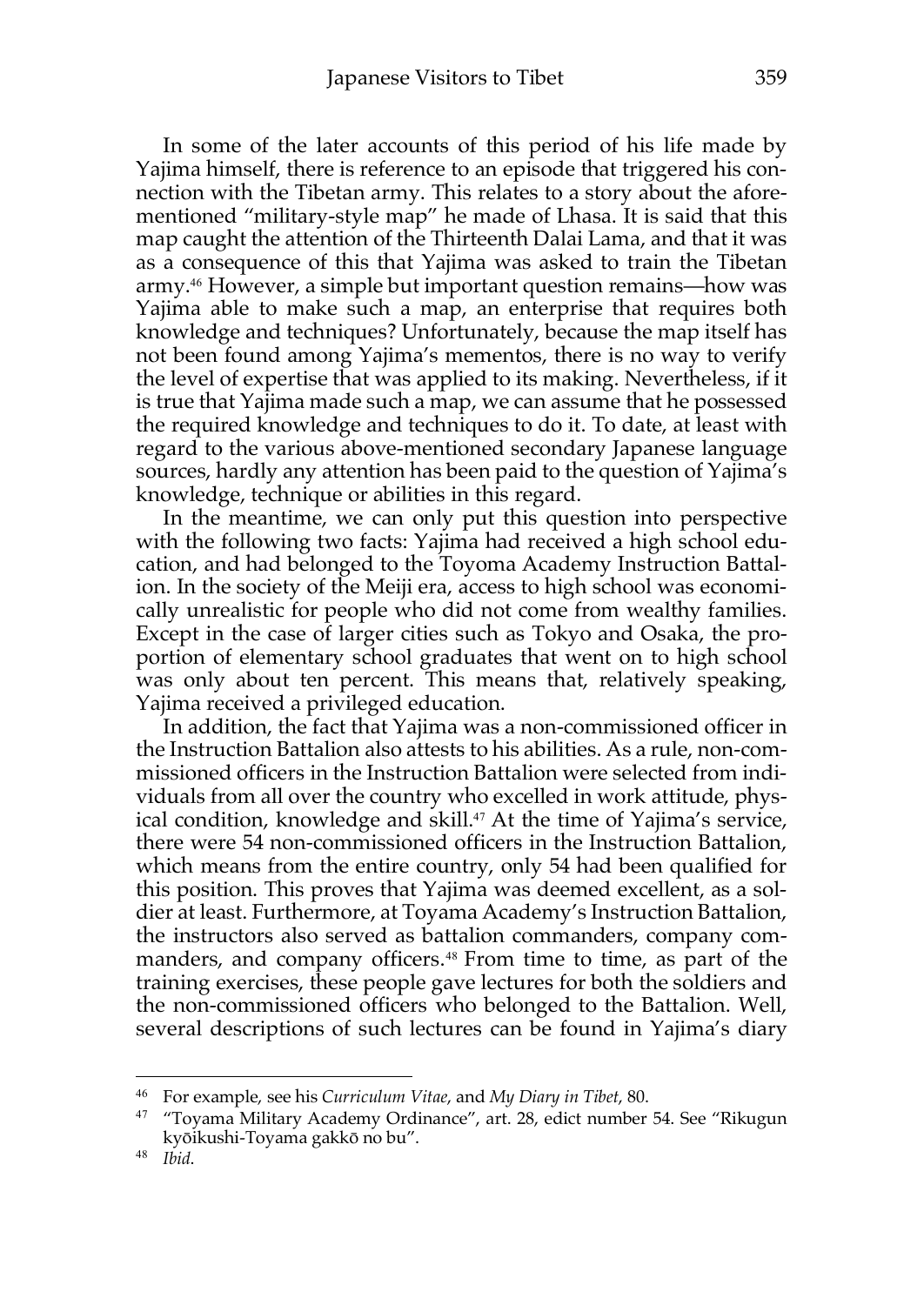during his days in the Instruction Battalion. This clearly indicates that Yajima, along with the other officers and soldiers of the Instruction Battalion were in a privileged environment that enabled them to come into contact with cutting-edge military technologies and methods. Therefore, the knowledge and skills that Yajima required to draw a "military-style map" of Lhasa were no doubt acquired at Toyama during his year and a half stay there.

Although it is fair to assume that the trigger for the Dalai Lama's interest in Yajima was his "military-style map", the interest taken by the Tibetan ruler in Yajima was most probably based on his discernment of the Japanese officer's wider military expertise. He had a direct personal experience of the modern army of Japan, a country regarded with admiration by the Thirteenth Dalai Lama, and possessed the necessary skills to transmit his knowledge. Despite this, it was eventually the British military model, and not the Japanese, which prevailed from 1916 onwards as the main model for training Tibetan troops.

## **Bibliography**

#### *Primary sources*

*Ms. NakakoYajima private archives, Maebashi, Japan*:

Photographs 1 and 2.

Letters by Yajima.

- Copy of a manuscript written by Yajima in January or February 1913.
- *Rirekisho* [Curriculum Vitae], written by Yajima in the end of the 1920s.
- Yajima, "Henkyō wo saguru" [Japanese Frontier Now], serialised in the Japanese newspaper *Yomiuri* between the 14th and the 22nd of July 1940.

*Ms. Akiko Tada private archives, Chiba (Sapporo), Japan (temporarily kept by Yasuko Komoto)*:

Photograph 3.

*Yasukuni Jinja Library and Archives (Yasukuni jinja kaikō bunko shozō), Tokyo, Japan:* 

Photograph 4 in Rikugun Toyamagakkō Annai [A Guide to Toyama Military Academy]. 1928. Kōno, Takeshi 河野毅 (ed.). Toyamagakkō-shuho.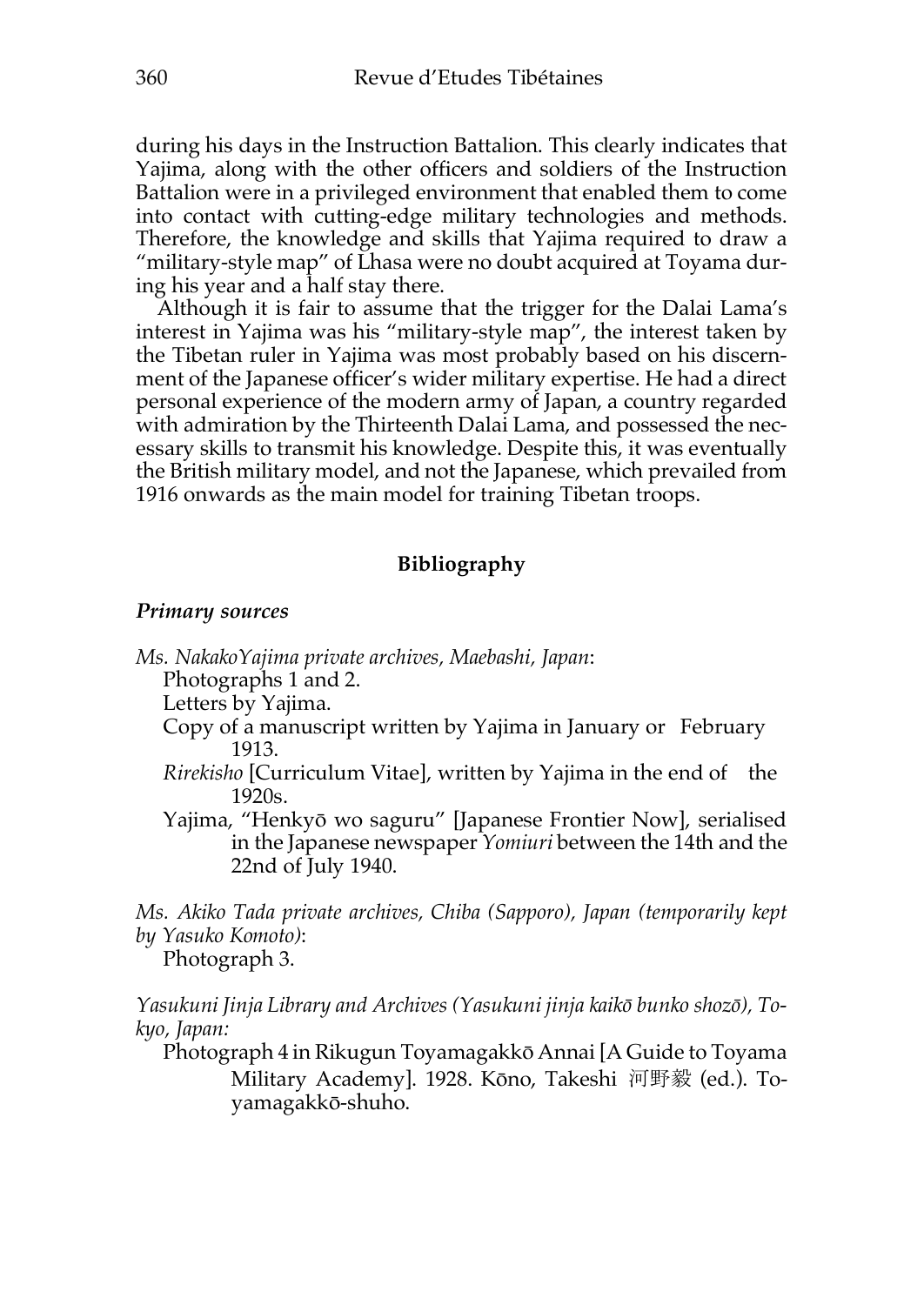- National Institute for Defence (Bōeikenshushosenshishitsu 防衛研 修所戦史室) (ed.). Undated. "Rikugun kyōikushi-Toyama gakkō no bu" 陸軍教育史・戸山学校ノ部 [A History of Military Education-Toyama Academy], unpaged.
- Inspectorate General of Military Training (Kyōikusoukanbu 教育総 監部) (ed.). Undated. *Toyama gakkō rekishi* 戸山学校歴誌 [The History of Toyama Military Academy]. Tokyo: Inspectorate General of Military Training.

# *Secondary literature*

- Aoki, Bunkyō 青木文教. 1920. *Tibetto Yūki* 西蔵遊記 [Lhasa Days: Aoki Bunkyō's Diary in Tibet]. Kyoto: Naigai Shuppansha.
- Asada, Teruhiko 浅田晃彦. 1986. *Sekai musen ryokōsha: Yajima Yasujirō* 世界無銭旅行者・矢島保治郎 [The World Hitchhiker: Yajima Yasujirō]. Tokyo: Chikumashobō.
- Berry, Scott. 1990. *A Stranger in Tibet: Adventures of a Zen Monk—Life of Kawaguchi Ekai*. London: Collins.
- Emoto, Yoshinobu 江本嘉伸. 1993 (vol. 1), 1994 (vol. 2). *Tibetto hyōhaku: Tibetto ni miserareta jūnin no nihonjin* 西蔵漂泊: チベットに魅せ られた十人の日本人 [Wanderings in Tibet: Ten Japanese Enchanted by Tibet]. Tokyo: Yama to keikokusha.
- Fujita, Masao 藤田 昌雄. 2018. *Shashin de miru nihon ruikugun heiei no seikatsu* 写真で見る日本陸軍兵営の生活 [Daily Life in Japanese Military Barracks through Photography]. Tokyo: Ushio shobō kōjin shinsha.
- Hyer, Paul. 1972. "A Half Century of Japanese-Tibetan Contact 1900– 1950" in *Bulletin of the Institute of China Border Studies*, 3 (July).
- —— 1982. "Yasujiro Yajima—the Japanese Military Adviser to Tibet" in *Tibetan Review*, 6 (June): 8–15.
- Ito, Keiichi 伊藤桂一. 2008. *Heitai tachi no rikugun-shi* 兵隊たちの陸軍 史 [A Military History of Soldiers]. Tokyo: Shinchōsha.
- Kanai, Akira 金井晃 (ed.). 1983. *Nyûzônisshi* 入蔵日誌 [My Diary in Tibet]. Tokyo: Tibetto bunka kenkyūsho.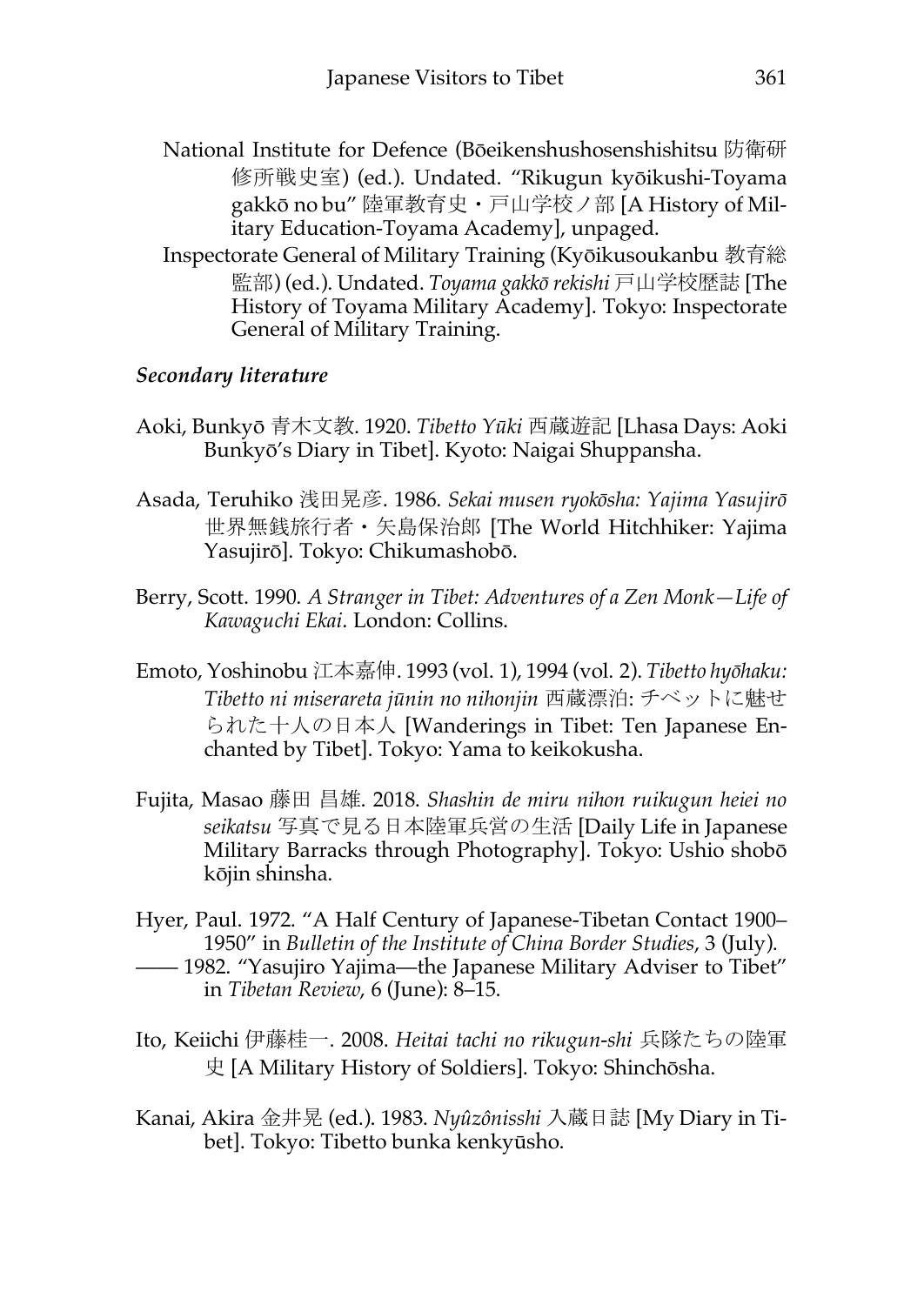- Kawaguchi, Ekai 河口慧海. 1909. *Three Years in Tibet*. Adyar, Madras: The Theosophical Office.
- Kobayashi, Ryosuke 小林亮介. 2019. "The Exile and Diplomacy of the 13th Dalai Lama (1904–1912): Tibet's Encounters with the United States and Japan" in Ishihama Yumiko, Makoto Tachibana, Ryosuke Kobayashi, and Takehiko Inoue (eds.), *The Resurgence of "Buddhist Government": Tibetan-Mongolian Relations in the Modern World.* Osaka: Union Press, 37–68.
- Komoto, Yasuko 高本康子. 2009a. "1900nendai no shinbunkiji ni miru kinndainihon no tibettozo 1900" 年代の新聞記事に見る近代日 本のチベット像 [An Analysis of the Japanese Image of Tibet Based on Japanese Newspaper in the 1900s] in *Nihon tibetto gakkai kaiho* 日本西蔵学会会報 [*Report of Japanese Association for Tibetan Studies*], 56: 1–11.
- —— 2009b. "Meiji-taishoki nihon niokeru tibetto gazosiryo" 明治大正 期日本におけるチベット画像資料━日本人入蔵僧の旅行記を 中心に— [An Analysis of the Image of Tibet in Accounts of Japanese Buddhist Priests in Meiji-Taisho Era] in *Ronshu* 論集 [*Studies in Religions East and West*], 36: 37–51.
- —— 2010. *Kindainihon ni okeru Chibettozo no keisei to tenkai* 近代日本に おけるチベット像の形成と展開 [The Image of Tibet in Modern Japan]. Tokyo: Fuyosyoboshuppan.
- —— 2012a. *Tibetto gakumonso to shite ikita nihonjin; Tada Tōkan no shogai* チベット学問僧として生きた日本人;多田等観の生涯 [A Japanese Lama, Biography of Tōkan Tada]. Tokyo: Fuyosyoboshuppan.
- —— 2012b. "Tairiku ni okeru tai lamakyo katsudo; Teramoto Enga wo chushin ni*"* 大陸における対喇嘛教活動;寺本婉雅を中心に [Japanese Activities Concerning Lamaism, Based on the Materials Left by Teramoto Enga] in *Ronshu* 論集 [*Studies in Religions East and West*], 39: 103–116.
- —— 2013. *Lhasa shokei; Aoki Bunkyō to tibetto* ラサ憧憬;青木文教とチ ベット [The Road from Lhasa. Bunkyō Aoki in Tibet]. Tokyo: Fuyoshoboshuppan.
- Nagano, Yasuhiko 長野泰彦 and Komoto, Yasuko 高本康子 (eds). 2010. *Thibetto zenshi* 西蔵全誌 [Bunkyō Aoki's Tibet]*.* Tokyo: Fuyoshobosyuppan.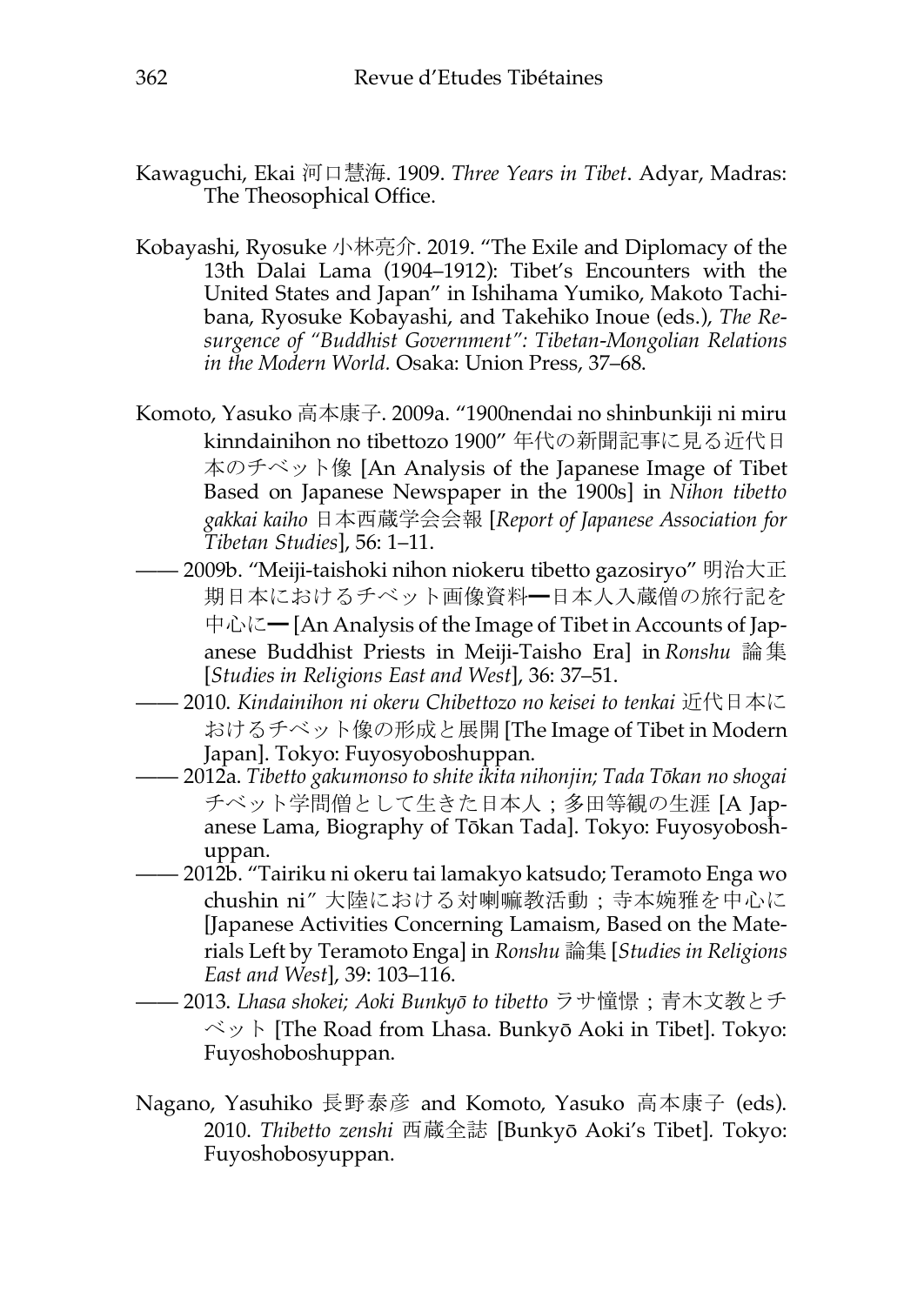- Nakamori, Tsutomu 中森勉. 1993. "Meijishoki niokeru rikugunheisya kenchiku nitsuite" 明治初期における陸軍兵舎建築について [A Study on the Barrack Buildings of Ministry of Army in the Early Meiji period] in *Nihon kenchiku gakkai gakujutsukōen kōgaishū* 日本建築学会学術講演梗概集 [Summaries of Technical Papers of Annual Meeting]. Tokyo: Architectural Institute of Japan.
- Okuyama, Naoji 奥山直司. 2003. *Hyōden Kawaguchi Ekai* 評伝・河口慧 海 [Ekai Kawaguchi: A Critical Biography]. Tokyo: Chūō kōron shinsha.
- Qin, Yongzhang 秦永章 . 2005. *Riben Shezangshi: Jindai Riben yu Zhongguo Xizang* 日本渉藏史:近代日本与中国西藏 [A History of Japanese Expedition into Tibet: Japan and China's Tibet During the Modern Age]. Beijing: China Tibetology Press.
- Shakabpa, Tsepon W.D. (trans. Derek Maher). 2010. *One Hundred Thousand Moons, An Advanced Political History of Tibet*. 2 vols. Leiden, Boston: Brill.
- Shirasu, Jōshin 白須淨眞. 2012. *Ōtani Tankentai Kenkyū no Aratana Chihei: Ajia Kōiki Chōsa to Gaimushō Bunsho Shiryō* 大谷探検隊研究 の新たな地平: アジア広域調査と外務省文書史料 [The New Horizon of the Research on Ōtani Expeditions: Its Wide-area Investigation in Asia and the Diplomatic Archives of the Ministry of Foreign Affairs]. Tokyo: Bensei Shuppan.
- Sumida, Shōzō 隅田正三. 1989. *Tibetto tanken no senkusha gudō no shi "Nōmi Yutakai"* チベット探検の先駆者求道の師「能海寛 [Nōmi Yutaka: Pioneer of Tibet Exploration and Leader in the Seek for The Truth]. Hamada (Shimane pref.): Haza bunka kyōkai.
- Tada, Akiko 多田明子 and Yamaguchi, Zuihō 山口瑞鳳. 2005. *Tada Tōkan* 多田等観 [Tōkan Tada]. Tokyo: Shunjūsha.
- Teikoku Rentaishi Kankōkai 帝国連隊史刊行会. 1917. Hohei daijūgo rentaishi 歩兵第十五連隊史 [The History of the 15th Infantry Regiment]. Tokyo: Hibiyashuppansha.